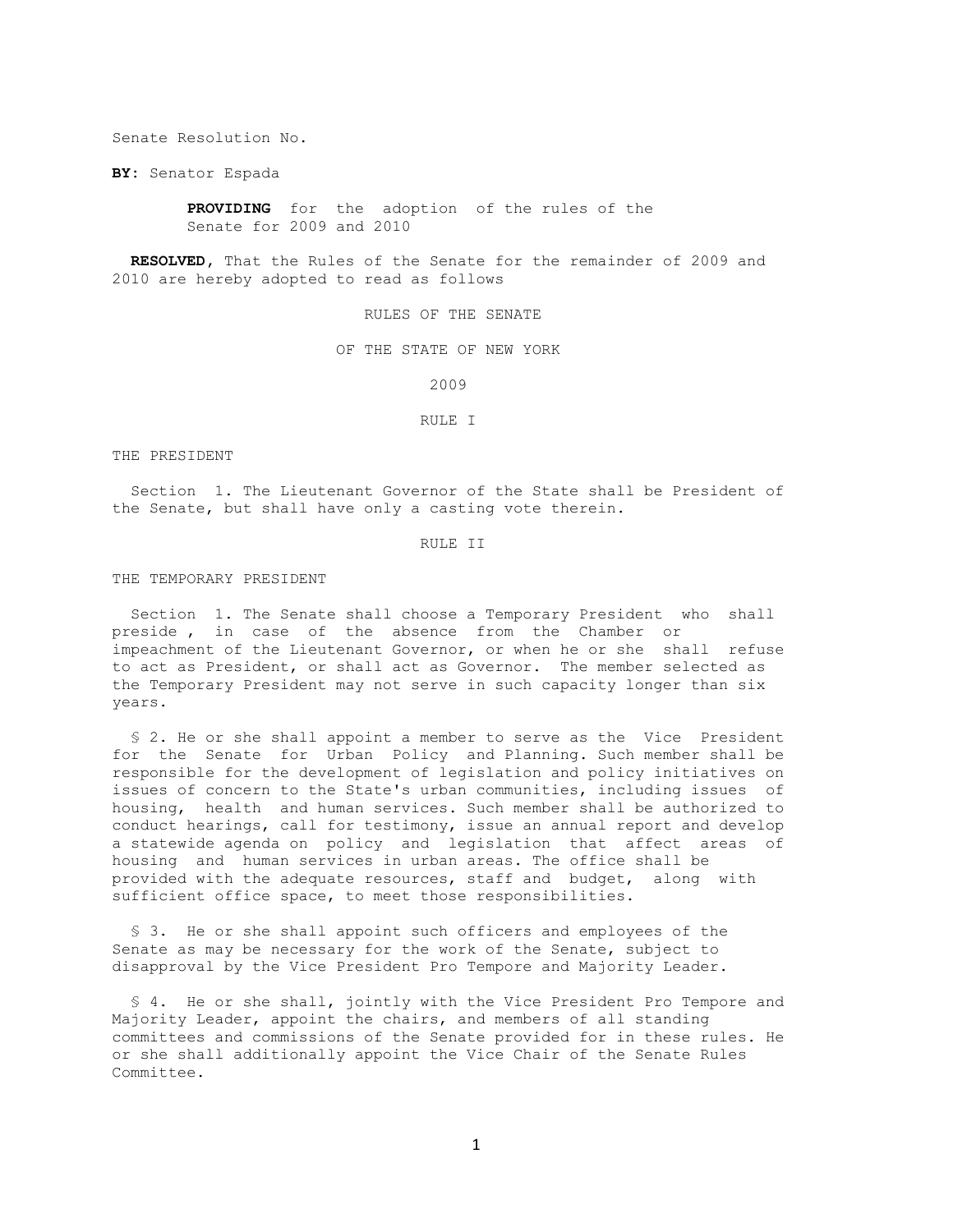§ 5. He or she shall, jointly with the Vice President Pro Tempore and Majority Leader, designate members to serve on majority or bipartisan task forces or legislative subcommittees created from time to time by the Senate; and shall additionally jointly designate appointees to all legislative task forces or commissions, joint or otherwise, and gubernatorial commissions, committees and task forces, whether pursuant to statute or memorandum of understanding to which he or she has appointment power.

 § 6. He or she shall appoint, in conjunction with the Speaker of the Assembly and the Legislative Librarian, an Assistant Legislative librarian, as defined in this section, who shall be responsible for collecting, numbering, indexing and retaining the same in the legislative library in an area designated for such use by the Legislative Librarian. At least two copies of all such documents shall be kept in such library at all times and made available to Members of the Legislature and legislative employees for public inspection and duplication during library hours.

 The function of the Legislative Library is to serve the information and research needs of Members of the Legislature and legislative staff as defined by the Legislative Law. The services provided shall include professional reference, access to standard commercial online databases and the availability of records of the Library's holding on the Legislative Retrieval System (LRS). The Library is charged with the collection and custody of all Legislative and State documents as defined by this section. Access to the collection shall be provided by the Legislative Library State Documents (LLSD) database on LRS. Documents may be retained in paper, microform, laser disk or any other medium approved for archiving documents.

 To effectuate the purposes of this section, the Assistant Legislative Librarian in charge of legislative documents may request from any committee, commission, task force or office of the Legislature, and the same are authorized to provide, such assistance, services and data as will enable such librarian to carry out his or her duties as prescribed in this section.

 For purposes of this section, the term legislative document shall mean and include the Rules of the Senate, the Rules of the Assembly, reports of the Legislature and reports of every legislative committee, subcommittee, task force or other adjunct of the Legislature and all reports and documents required by law or regulation to be submitted to the Legislature by any department, board, bureau, commission or other agency of the State.

 The provisions of this section and paragraph ten of subdivision c of section one of Rule I of the Assembly are intended to result in the appointment of a single Assistant Legislative Librarian to serve both Houses of the Legislature.

 § 7. He or she shall represent the Senate, or engage legal representation on behalf of the Senate, in any legal action or proceeding involving the interpretation or effect of any law of the federal, state or local government or the constitutionality thereof or with regard to the enforcement or defense of any right, privilege or prerogative of the Senate.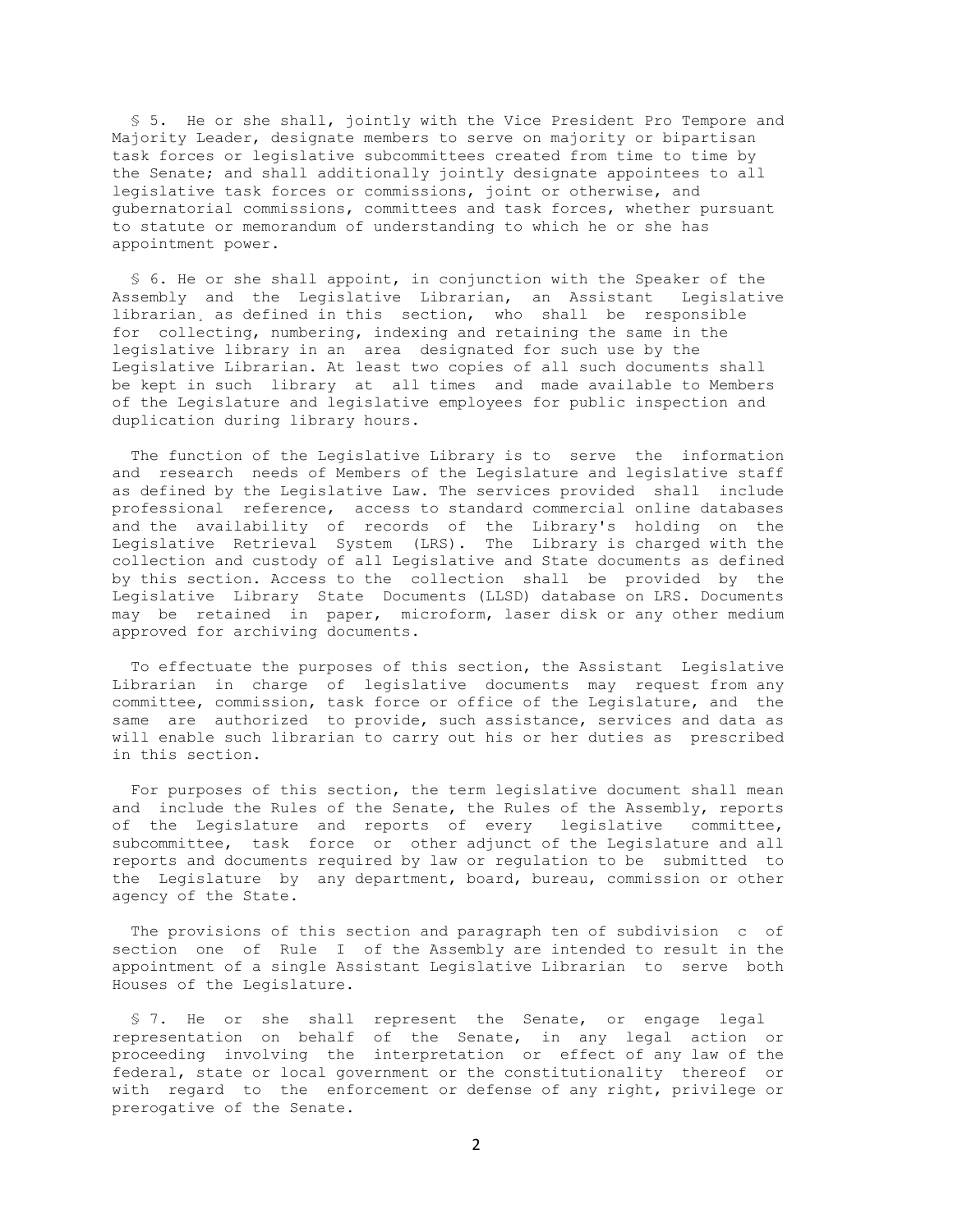§ 8. He or she shall, to the extent practicable, use the Internet and other electronic media to provide access to the public policy debates, decision-making process and legislative records of the Senate.

#### RULE III

## VICE PRESIDENT PRO TEMPORE AND MAJORITY LEADER OF THE SENATE

 Section 1. The Senate shall choose a Vice President Pro Tempore of the Senate who shall be the majority leader and who shall preside, or designate some other member to preside, in case of the absence from the Chamber of the Temporary President of the Senate, or when he or she shall refuse to act as President. The member selected as the Vice President Pro Tempore and Majority Leader may not serve in such capacity longer than six years.

§ 2. He or she shall be the Chair of the Committee on Rules, or may designate another member to serve as Chair.

§ 3. He or she shall appoint the Deputy Majority Leader for Legislative Operations, the chair, vice-chair and leadership positions. He or she shall, jointly, with the Temporary President, appoint the chairs and the members of the standing committees and commissions of the Senate. He or she shall coordinate the Majority Conference, and operations and functions of the Senate shall be under his general control.

§ 4. He or she shall appoint such officers and employees of the Senate as may be necessary for the work of the Senate, subject to disapproval by the Temporary President.

§ 5. He or she shall designate the persons entitled to admission to the floor as reporters for the news media.

§ 6. He or she shall have general control, except as otherwise provided by law or in these rules, of the Senate Chamber and the lobbies and galleries thereof, and of the rooms, corridors and passages in that part of the Capitol and Legislative Office Building assigned to the use of the Senate, and any other property leased or utilized by the Senate, after consultation with the Temporary President.

#### RULE IV

#### PRESIDING OFFICER

 Section 1. The Presiding Officer of the Senate shall preserve order and decorum in the Senate Chamber; ensure that debate is germane to the question under discussion; in case of disturbance or disorderly conduct in the lobby or galleries, he or she may cause the same to be cleared; he or she shall decide all questions of order, subject to appeal to the Senate. On every appeal he or she shall have the right, in his or her place, to assign his or her reasons for his or her decision.

 § 2. Immediately upon the final passage by the Senate of any bill, or concurrent resolution proposing amendments to the Constitution of the State, and concurrent resolutions proposing or ratifying amendments to the Constitution of the United States he or she shall certify that the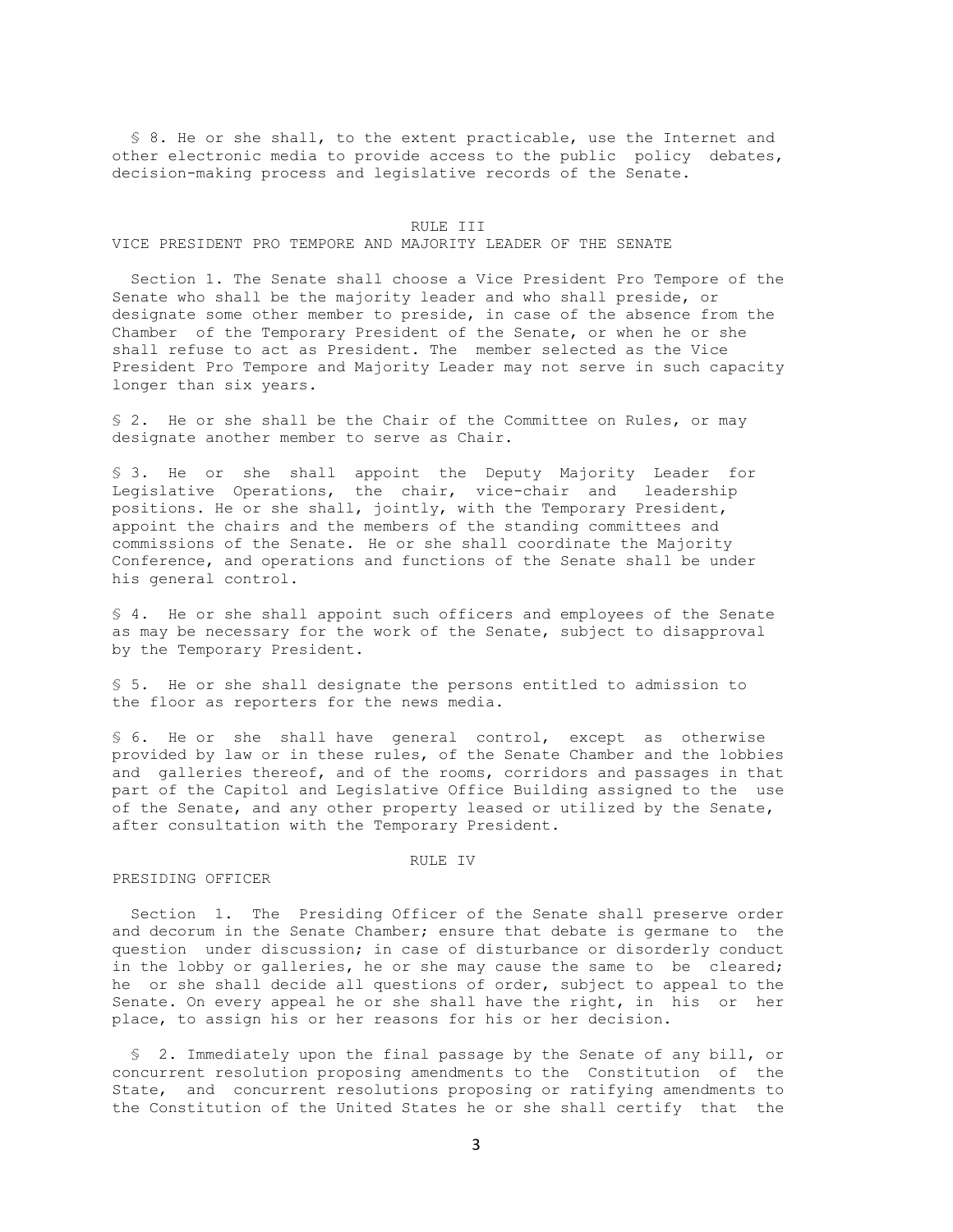same has been duly passed, with the date thereof, together with the fact whether passed as a majority or two-thirds bill or resolution, or with three-fifths of the members present, as the case may be, as required by the Constitution and laws of the State, and deliver said bill or resolution to the Secretary.

 § 3. When the Presiding Officer is other than the President of the Senate, such Presiding Officer shall be vested with all of the powers and duties conferred by these rules and by any other rule or law upon the President.

#### RULE V

# THE SENATE AND ITS OFFICERS AND EMPLOYEES

Section 1. The Senate shall not discriminate because of race, creed, color, age, sex, marital status, sexual orientation, or disability in judging the elections, returns and qualifications of its own members, or in the appointment of any member to committee or other office, or in the appointment of any of its officers or employees.

 § 2. The Senate may choose a Secretary, a Sergeant at Arms and an Official Stenographer who shall be elected for the term of the Senate. Such employees may be appointed as shall be provided for by appropriation, in the manner provided by law. Each officer and employee of the Senate shall perform such duties as may be prescribed by law, or by these rules, or as may be incumbent upon them in their respective positions.

 § 3. It shall be the duty of the Secretary to have the journals, bills, calendars, messages and other documents printed and distributed in the manner provided by law. He or she shall present to the Governor, and enter upon the journals, such bills as shall have originated in the Senate and shall have been passed by both houses. He or she shall, subject to the Rules of the Senate, transmit to the Assembly all bills or concurrent resolutions which have passed the Senate.

 § 4. The Senate shall be administered in a fair, equitable and nonpartisan manner, without regard to whether the member is in the majority or the minority.

 § 5. The Sergeant at Arms shall be the security officer of the Senate, and, except when absent in the discharge of his or her duties, shall be in constant attendance upon the sessions of the Senate and shall assign Assistant Sergeants at Arms to act as doorkeepers and, under the direction of the Presiding Officer, aid in enforcing order on the floor of the Senate, in the lobbies, and in the rooms adjoining the Senate Chamber, and also see that no person remains on the floor unless entitled to the privileges of the same. He or she shall also assist in maintaining order at hearings of the Senate and in that part of the Capitol and Legislative Office Building assigned to the use of the Senate and on sites in New York State where members are conducting the business of the Senate and security is deemed necessary.

 § 5. The Official Stenographer or designee shall attend every session of the Senate and take stenographic notes of the debates of the Senate.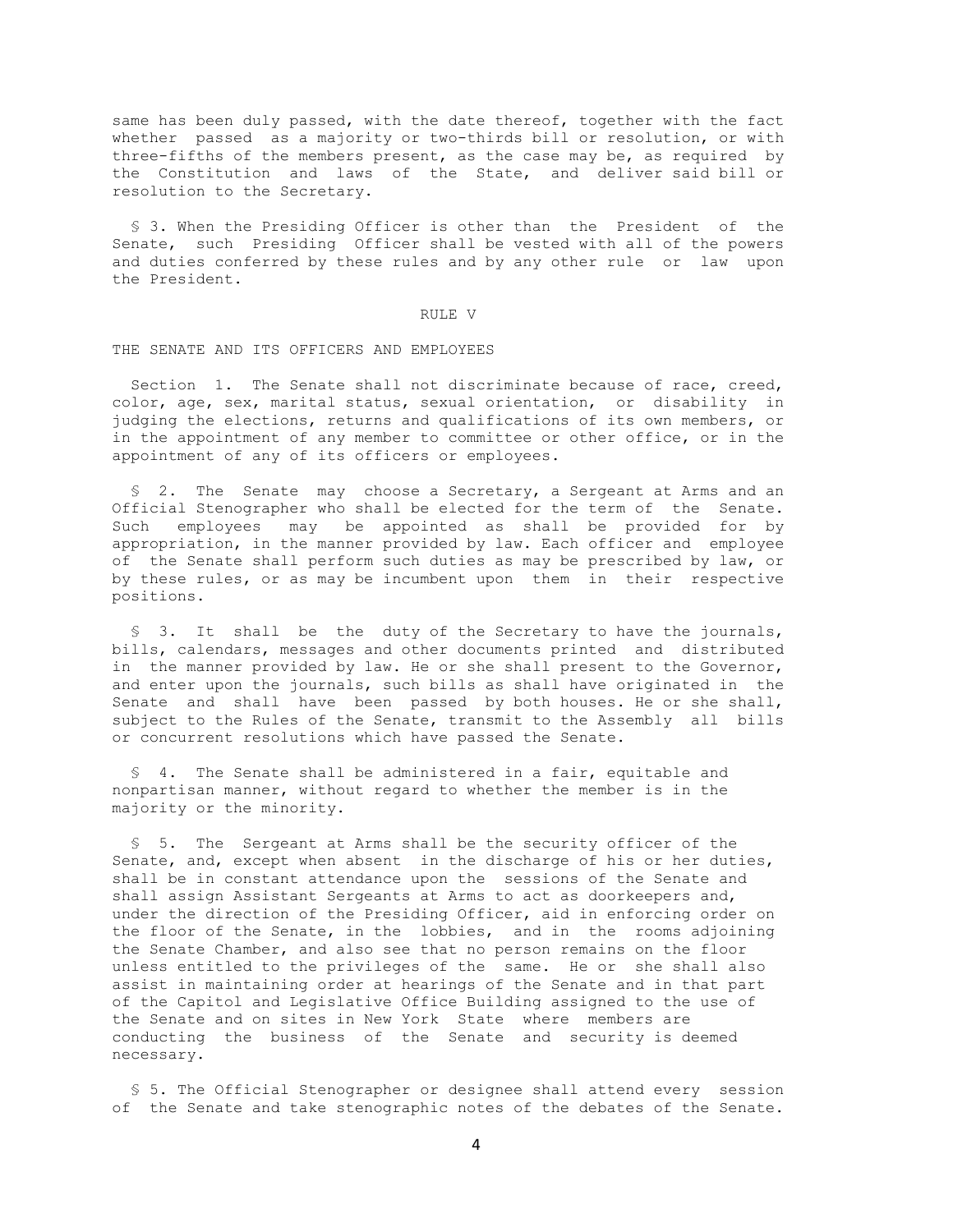He or she shall make a stenographic record of the proceedings and make copies available to the Secretary of the Senate. In addition, the Official Stenographer shall be responsible, under the direction of the Secretary, for making a stenographic record of public hearings at the request of the Standing Committee Chair or appointed officer and make copies available to the Committee Chair and the Secretary.

#### RULE VI

#### PROCEEDINGS

 Section 1. The Journal. The Senate shall keep a journal of its proceedings and publish the same, except such parts as may require secrecy. The legislative and executive proceedings of the Senate shall each be recorded in a separate journal.

 § 2. Hours in session. No session shall be held between 12:00 A.M. and 8:00 A.M.; provided, however, that the Senate may remain in session to complete action on a measure or measures upon which debate was begun prior to 12:00 A.M. or to act on a measure or measures for which a message of necessity has been received from the Governor or upon a majority vote of all of the members elected to the Senate.

 § 3. Order of Business. a. The Presiding Officer shall take the Chair at the hour to which the Senate shall have adjourned and following a recital of the pledge of allegiance to the flag, the first business of the day shall be the reading of the journal of the preceding day, to the end that any mistakes therein may be corrected.

 After the reading and approving of the journal, the order of business shall be as follows:

- (1) Presentation of petitions.
- (2) Messages from the Assembly.
- (3) Messages from the Governor.
- (4) Reports of standing committees.
- (5) Reports of select committees.
- (6) Communications and reports from State officers.

b. A quorum being present the Senate shall proceed to:

 (1) Motions and resolutions other than those contained in paragraph 3 of this subdivision.

- (2) The calendar.
- (3) A motion to discharge a bill out of committee.
- (4) A motion for consideration.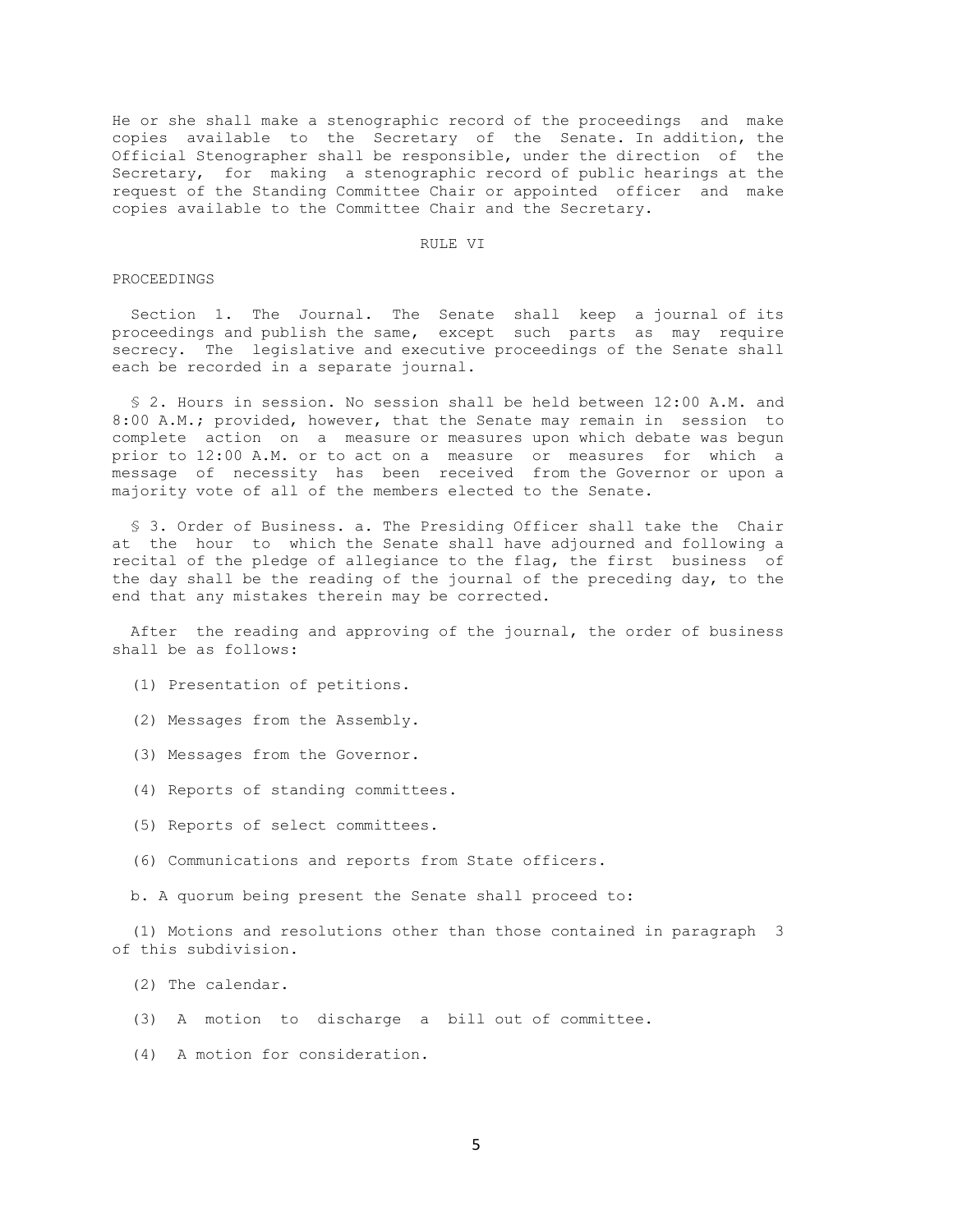(5) All bills subject to a successful motion for consideration which the motion may place before the house that day. All questions relating to the priority of business shall be decided without debate.

 § 4. Messages. Messages from the Governor and Assembly, communications and reports from State officers, reports from a committee involving the right of a Senator to his or her seat, and reports from the Committee on Rules shall be received at any time.

 § 5. Special orders. Whenever any bill or other matter is made a special order for a particular day, and it shall not be completed on that day, it shall, unless otherwise ordered, retain its place on the calendar as a special order in the order of business in which it was

considered. When a special order is under consideration, it shall take precedence over any special order for a subsequent hour of the same day; but such subsequent order may be taken up immediately after disposal of the previous special order.

 § 6. Calendar. a. The matters upon the Senate Calendar shall be arranged and acted upon in the following order:

- (1) Resolutions.
- (2) Bills on order of first report.
- (3) Bills on order of second report.
- (4) Bills on order of special report.
- (5) Bills starred after report.
- (6) Bills on third reading calendar from special report.
- (7) Bills on third reading.
- (8) Bills starred on third reading.
- (9) Resolution to amend the Senate Rules.
- (10) Motions to discharge a bill out of committee.
- (11) Motions for consideration.

 (12) All bills subject to a successful motion for consideration which the motion may place before the house that day.

 b. Bills laid aside by the office of the the Vice President Pro Tempore and Majority Leader shall continue to retain their place in their regular order of business until called for debate by the Vice President Pro Tempore and Majority Leader.

 c. Except for bills reported from a standing committee and placed on that part of the calendar designated as "order of special report", bills reported from a standing committee shall be placed on the first report calendar and, unless starred, shall be automatically advanced to the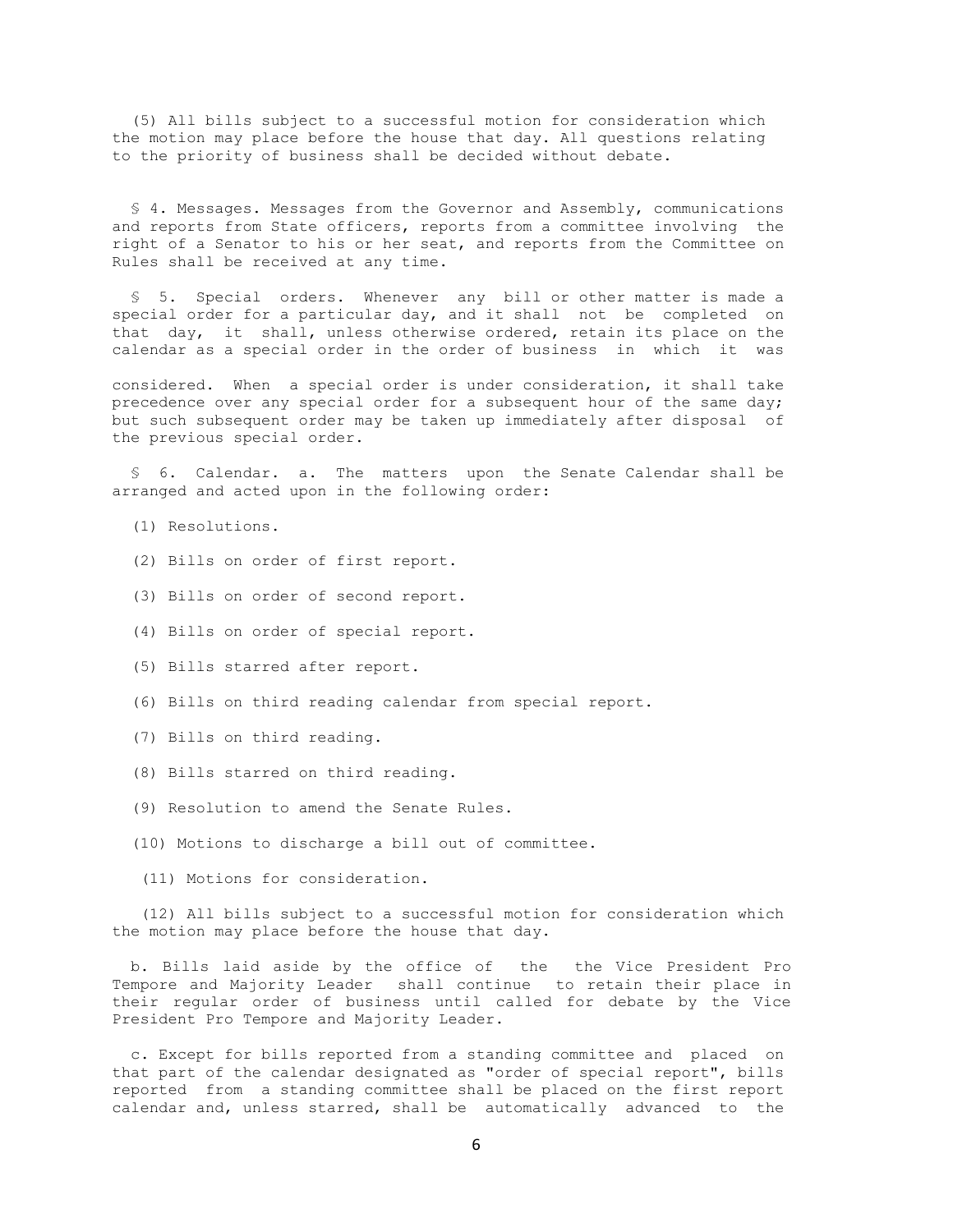second report part of the calendar after one calendar legislative day. Bills on second report shall, unless starred, be advanced to the order of third reading after one calendar legislative day. No debate shall be allowed on the advancement of bills on the order of first or second report or special report. The order of special report shall be marked with an asterisk to indicate that such bills will be subject to debate on the next calendar legislative day. In the event that such bills are not debated on such day, they shall be removed from the order of special report and placed on that part of the calendar designated "bills on order of first report".

 § 7. Executive Session. The Senate shall go into consideration of executive business at such times as may be ordered by a vote of the majority of the Senators present. On motion to close the doors of the Senate, on the discussion of business which in the opinion of any Senator may require secrecy, and during the consideration of all business in executive session, the Presiding Officer shall direct all persons, except the Senators, the Counsel to the Majority, the Counsel to the Minority, Secretary of the Senate, his or her messenger, the Journal Clerk and Sergeant at Arms of the Senate to withdraw; and during the discussion of said motion the doors shall remain shut; and every Senator and officer of the Senate shall keep secret all such matters, proceedings and things which shall transpire while the doors remain closed.

 § 8. Motions. a. When a question is before the Senate, only the following motions shall be made by a Senator, and such motions shall have precedence in the order here stated, viz.:

- (1) For an adjournment.
- (2) For a call of the Senate.
- (3) For the previous question.
- (4) To lay on the table.
- (5) To postpone to a certain day.
- (6) To commit to a standing committee.
- (7) To commit to a select committee.
- (8) To change calendar arrangement.
- (9) To amend.

 b. The motion to adjourn, or for a call of the Senate, or for the previous question, or to lay on the table, shall be decided without debate, and shall always be in order except as provided in Rules VI, VIII and X.

 c. Except for the motions enumerated in subdivision a hereof, all other motions shall be reduced to writing, if desired by the Presiding Officer or any five Senators, delivered to the Secretary, and read before the same shall be debated; and any motion may be withdrawn at any time before decision or amendment.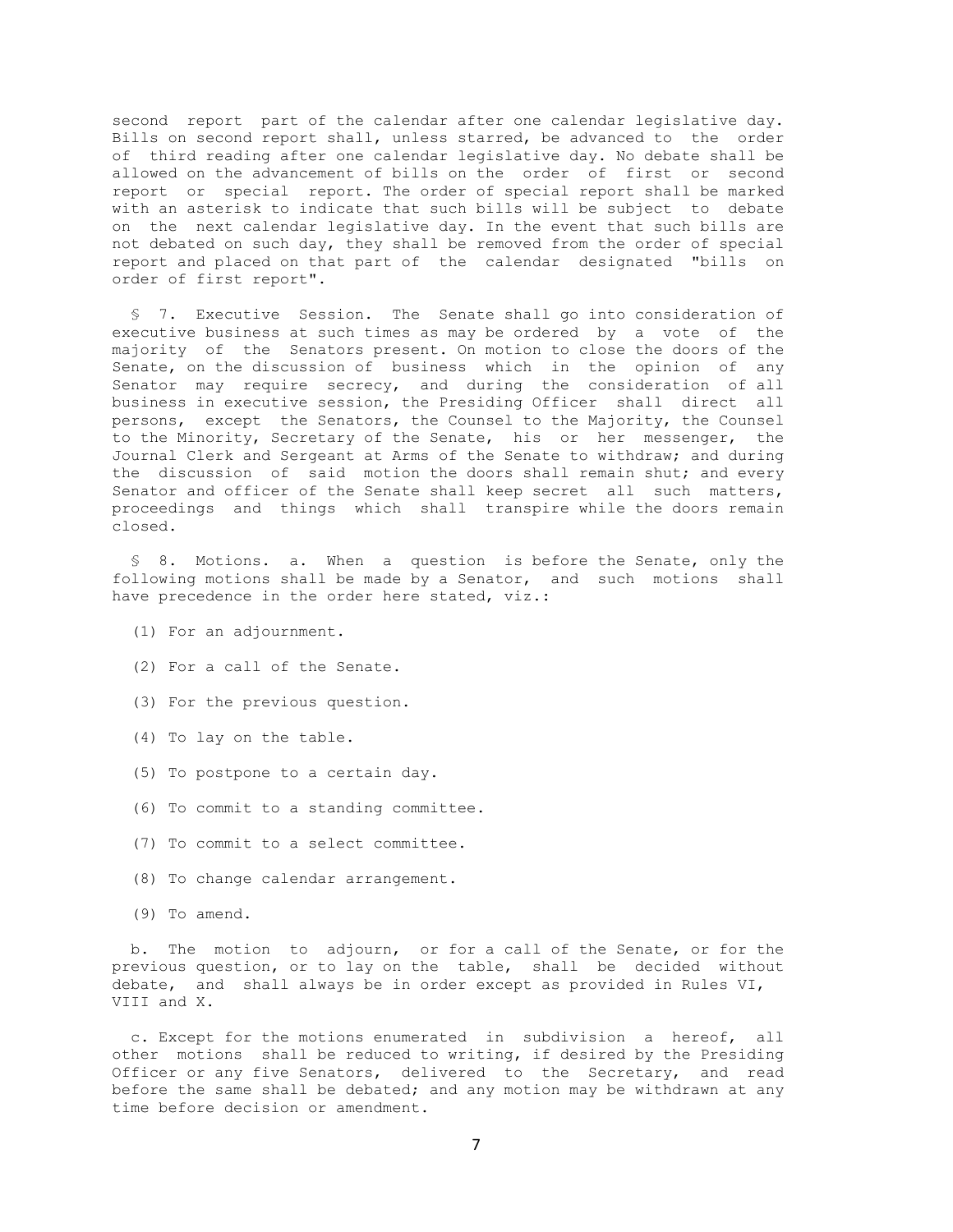d. A motion for the previous question, or a motion to postpone to a certain day, or to commit, or refer to a standing or select committee, until it is decided, shall preclude all debate of the main question.

 e. A motion for the previous question shall only be in order when made by the Vice President Pro Tempore and Majority Leader, the Minority Leader, or their designee. The "previous question" shall be put as follows: "Shall the main question now be put before the house?" and until it is decided, shall preclude all amendments or debate. When, on taking the previous question, the Senate shall decide that the main question shall now be put, the main question shall be put to an immediate vote. When, on taking the previous question, the Senate shall decide that the main question shall not now be put, the main question shall be considered as still remaining under debate. The "main question" shall be the advancement or passage of the bill, resolution or other matter under consideration. Such motion shall require the affirmative vote of a majority of the Senators elected.

 § 9. Reconsideration. a. When a question has once been put and decided, it shall be in order for any Senator to move for the reconsideration thereof; but no motion for the reconsideration of any vote shall be in order after the bill, resolution, message, report, amendment, nomination or motion, upon which the vote was taken, shall have gone out of the possession of the Senate; nor shall any motion for reconsideration be in order unless made on the same day on which the vote was taken, or within the next three days of the actual session of the Senate thereafter. Nor shall any question be reconsidered more than once; but when a bill or resolution shall have been recalled from the Assembly, a motion for reconsideration may be made at any time thereafter while the same is in the possession of the Senate, and all resolutions recalling a bill or resolution from the Assembly shall be regarded as privileged. No vote shall be reconsidered upon either of the following motions:

To adjourn.

To lay on the table.

 b. The vote on the final passage of any bill appropriating moneys or property, or creating, continuing, altering or removing any body politic or corporate, shall not be reconsidered whenever any such bill shall be lost, unless by a vote of a majority of all the Senators elected, but all other bills, when the same shall have been lost, may be reconsidered by a vote of a majority of all the Senators present and voting.

# RULE VII

## INTRODUCTION OF BILLS AND RESOLUTIONS

 Section 1. Introduction. Bills and resolutions shall be introduced by a Senator, or on the report of a committee, or by message from the Assembly, or by order of the Senate, or by the Governor pursuant to Article VII of the Constitution. Every bill introduced shall be in duplicate and shall have endorsed thereon a title and the name of the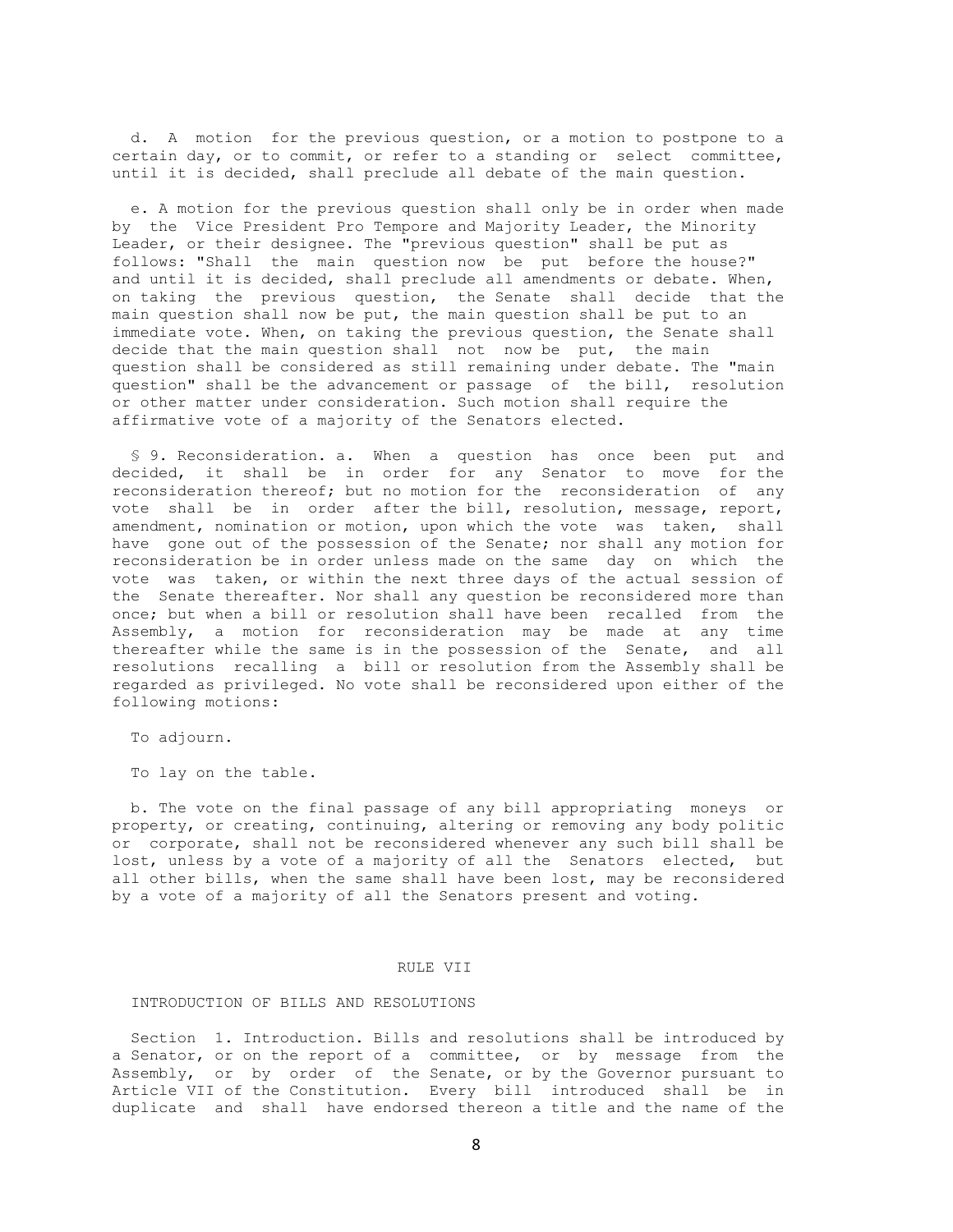bill's sponsor and shall be accompanied by the introducer's memorandum in quadruplicate. Such memorandum shall contain a statement of the purposes and intent of the bill and, if the member deems it appropriate, may set forth such other statements that the member feels necessary including, but not limited to, statements relating to economic impact, environmental impact or the impact on the judicial system of the bill. A Committee, where it deems necessary, may require that the introducer's memorandum be amended to include such appropriate statements. No bill shall be introduced unless it shall be sponsored by a named member.

 Bills introduced by Senators shall be deposited with the Revision Clerk for the purpose of having such clerk examine and correct bills to avoid repetition of introduction and ensure accuracy in the text and references. Upon introduction, each bill shall be deemed to have had its first and second reading, unless otherwise ordered and shall be given a number and immediately referred to the appropriate standing committee by the Temporary President and Vice President Pro Tempore and Majority Leader or an officer jointly designated by the Temporary President and the Vice President Pro Tempore and Majority Leader in accordance with a set of guidelines to be published annually by both the Temporary President and the Vice President Pro Tempore and Majority Leader setting forth the respective statutes over which each of the standing committees shall have subject matter jurisdiction for purposes of referral. Such referrals shall reflect the subject matter having predominance in the bill as determined by the Temporary President and the Vice President Pro Tempore and Majority Leader.

 § 2. Multi-sponsorship. Any Senator may join together in the multi-sponsorship of a bill. If two or more Senators join together when a bill is first introduced and before it is printed, the names of all multi-sponsors shall appear on the printed bill upon the following conditions:

 a. Multi-sponsors shall file a written request in duplicate to act as such, on forms provided, with the Revision Clerk of the Senate. The first name appearing on the bill shall be deemed the introducer and all others deemed multi-sponsors.

 b. The introducer shall at all times retain exclusive control of the bill until formally acted upon by the Senate and any motion to discharge a bill out of committee by a member who is not the introducer of the bill shall be out of order.

 c. After a multi-sponsored bill has been printed, any multi-sponsor desiring to withdraw from such multi-sponsorship shall file a written request on a form provided so that his or her name will be stricken as a multi-sponsor from the records of the Revision Clerk. The printed bill, however, shall not be reprinted.

 d. Senators and Senators-elect may multi-sponsor bills that have been pre-filed and bills introduced after the opening of each legislative session upon the following conditions:

 (1) After a bill has been introduced and printed and before it has been reported favorably out of the Committee to which it was referred, any Senator or Senators may file with the Revision Clerk a request on a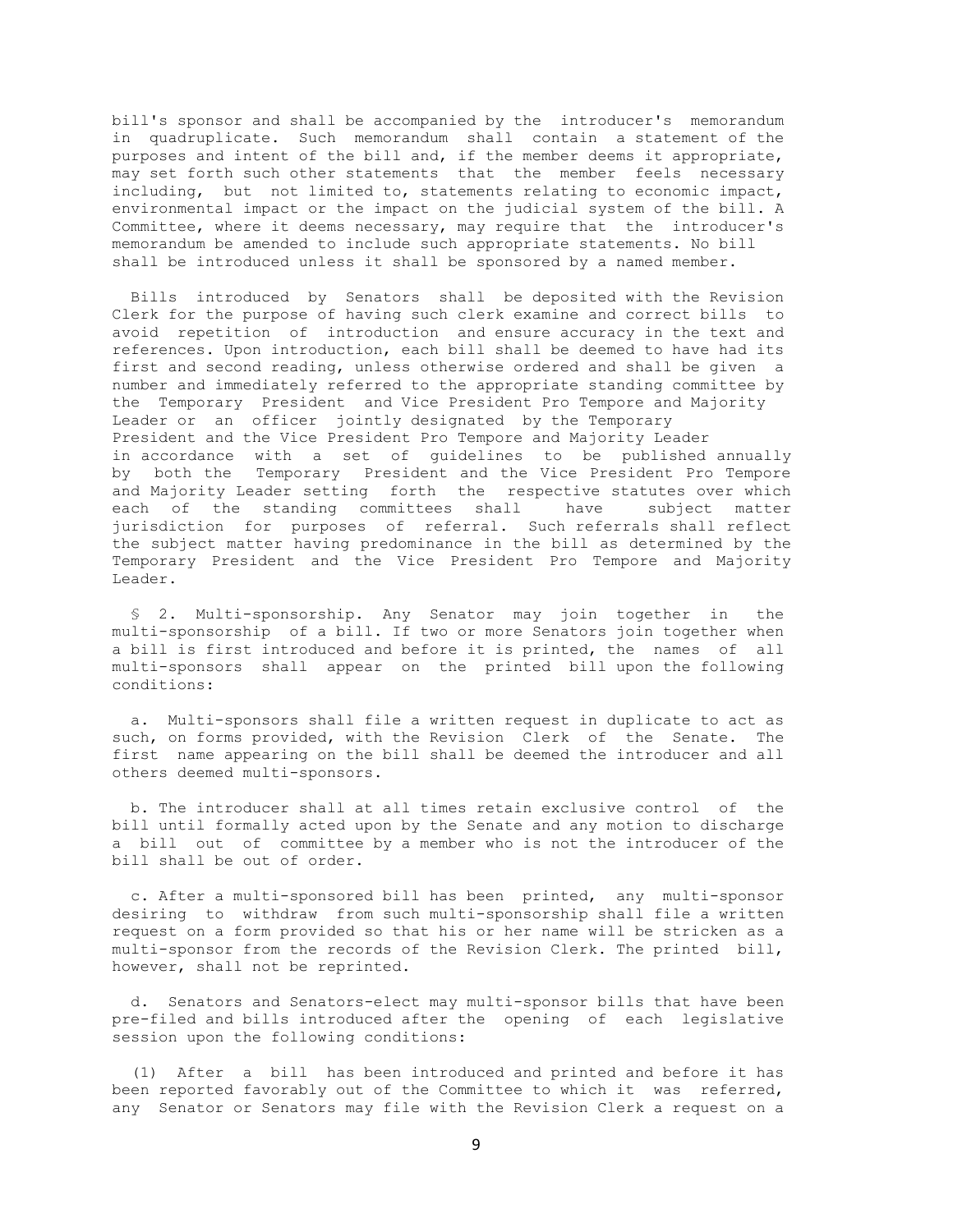form provided to become a multi-sponsor of such bill. Such forms must be signed by the multi-sponsor.

 (2) Such bill shall not be reprinted solely for the purpose of adding or deleting names of multi-sponsors.

 (3) Any Senator, having become a multi-sponsor of a bill, may withdraw from such by filing a request on a form provided to the Revision Clerk requesting that his or her name be stricken as a multi-sponsor from the record.

 (4) Any Senator who has become a multi-sponsor of a bill in the manner set forth herein shall have the right to distribute such bill bearing an endorsement by rubber stamp or otherwise the words "multi-sponsored by" and insert his or her own name as multi-sponsor.

 § 3. Printing. Every bill immediately upon its introduction shall be printed and placed on the bill files on the desks of the Senators, where it shall remain for at least three calendar legislative days. All bills reported favorably or for consideration, if reported with amendments, and all bills amended in the Senate, shall be immediately printed, except that any bill which is amended by restoring it to an earlier form, shall not be required to be printed again, and thereafter the printed number of the bill in the form to which it has been so restored shall constitute the final form of such bill unless further amended. Whenever a bill is amended and printed, a letter of the alphabet starting with "A" shall be added to its number.

 § 4. Title and body of bill. The title of every bill shall briefly state the subject thereof. The title of every bill amending or repealing any provision of a consolidated law shall refer to such law. The title of every bill amending or repealing any unconsolidated law shall refer to such law by its short title, if it has one; if it has no short title, the title of such bill shall state the chapter number, year of enactment and the complete title of the original bill or a short summary of the provisions to which the law relates. If such bill is amending or repealing a proposed provision of law contained in a bill that has not been enacted into law, the title shall state the number of the bill containing the proposed provision of law to be amended or repealed, with suffix, if there be one, and the subject of the provisions to which the amendatory bill relates. No private or local bill may be passed which shall embrace more than one subject which shall be expressed in the title.

 a. In any bill, each section proposing an amendment to or the repeal of: (i) any consolidated law, or any part thereof; or (ii) the Family Court Act, the Court of Claims Act, the Uniform District Court Act, the Uniform Justice Court Act, the Uniform City Court Act, the New York City Charter, the Administrative Code of the City of New York, the New York City Civil Court Act, the New York City Criminal Court Act, or the Charter of the City of Buffalo, or any part thereof shall refer to such law, act, charter or code. In any bill, each section proposing an amendment to or the repeal of an unconsolidated law having a short title, or any part thereof, shall refer to such law by its chapter number and year of enactment and its short title. If an unconsolidated law shall have no short title, each section shall state the chapter number and year of enactment of such law, and a short summary of the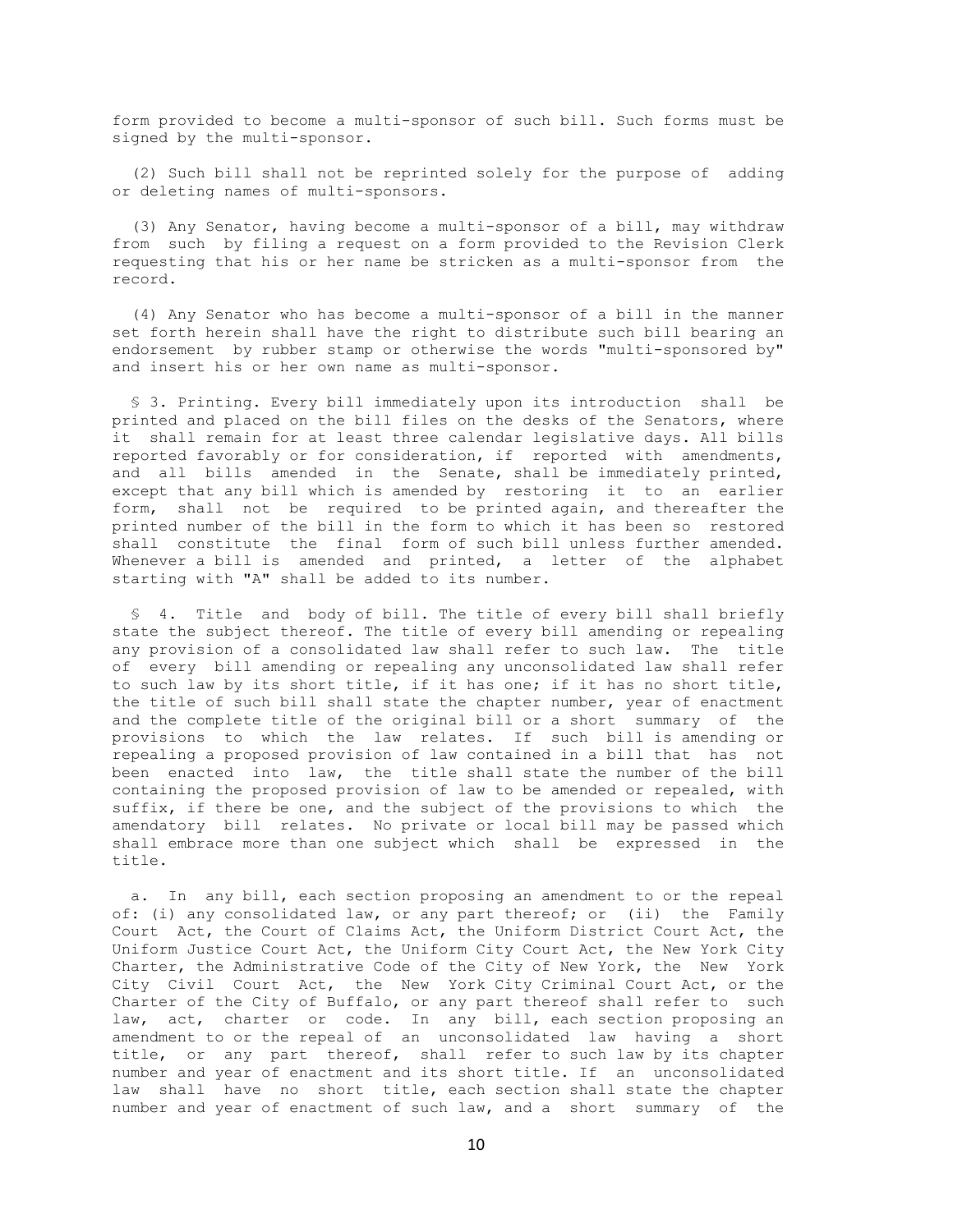provisions to which the law relates or the complete title of the original bill. If such section amends or repeals a proposed provision of law contained in a bill that has not been enacted into law, each section shall state the number of the bill containing such proposed provisions of law to be amended or repealed, with suffix, if there be one. If the portion of the law proposed to be amended has been added, renumbered or amended since the original enactment or last general revision of the law of which it is a part, such section shall also state the chapter number and year of the last act adding, renumbering or amending the same, as the case may be. There shall be appended at the end of every bill which proposes the repeal or extension of any existing law, or part thereof, merely by reference thereto, without setting forth the text thereof, an explanatory note which shall briefly and concisely state the subject matter of the law, or part thereof, proposed to be repealed or extended, unless such subject matter is stated in the title of such bill. The Revision Clerk of the Senate shall return any bill to the Senator introducing the same when it is called to his or her attention that the provisions of this section, or of section one of this Rule, have not been complied with, or when any copy of a bill is illegible or incomplete.

 b. Every bill when introduced, and every amendment thereafter made to such bill amending existing law, must have all new matter underscored, and all matter eliminated by amendment from existing law must appear in its proper place enclosed in brackets. In the printed bill such new matter shall be underscored and all matter eliminated by amendment from existing law shall be enclosed in black-faced brackets. When any existing law or part thereof is proposed to be repealed by a bill, the word "repealed" as it appears in such bill shall be printed in bold-faced type. When a printed bill is amended by eliminating new matter from such bill, the same shall be omitted in the reprint of the original. When amendments are offered to a printed bill, the proposed changes, indicating page and line numbers, shall be listed on four detail sheets and the same changes shall be incorporated and marked on two copies of the bill; provided, however, that no amendment shall be allowed to any bill which is not germane to the original object or purpose thereof. Furthermore, when a printed bill is amended the accompanying introducer's memorandum, required pursuant to section one of this Rule, shall also be amended to reflect any changes. It shall be the duty of the Secretary to direct the Revision Clerk to cause any bill appearing on the calendar and not complying with this section to be immediately amended and printed so as to comply with the same.

 § 5. Final date. The Temporary President and Vice President Pro Tempore and Majority Leader may designate a date in writing after which no bill or original resolution shall be introduced except by message from the Assembly or by the Committee on Rules, but no date prior to the first Tuesday of March shall be so designated; provided, however, that all bills recommended by a State department or agency must be submitted to the office of the Temporary President and the Vice President Pro Tempore and Majority Leader not later than the first day of March. Bills proposed by the Governor, the Attorney General, the Comptroller, the Department of Education or the Office of Court Administration must be submitted to the office of the Temporary President and the Vice President Pro Tempore and Majority Leader no later than the first Tuesday in April.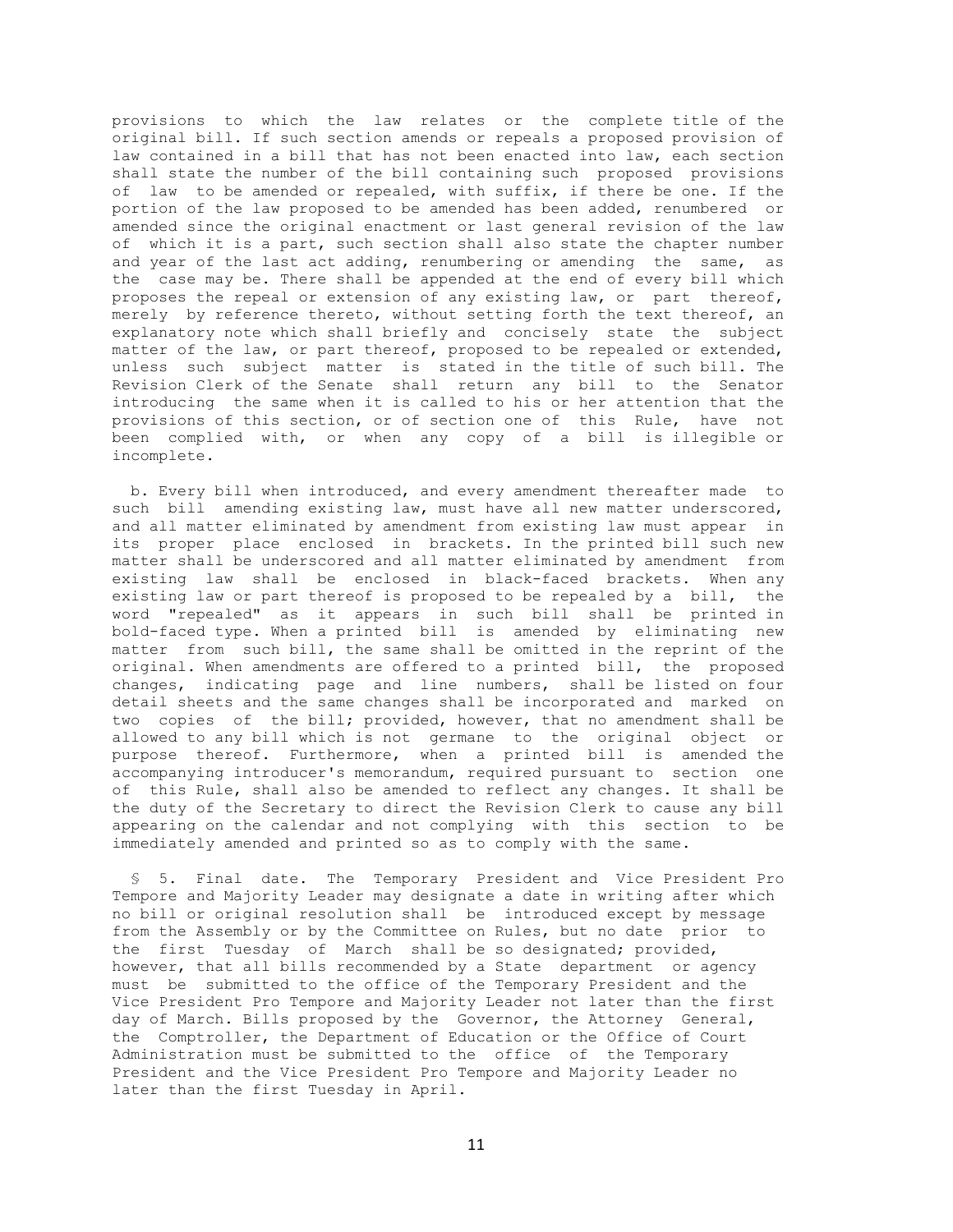§ 6. Budget bills. When a bill is submitted or proposed by the Governor by authority of Article VII of the Constitution, it shall become, for all legislative purposes, a legislative bill, and upon receipt thereof by the Senate it shall be endorsed "Budget Bill" and be given a number by the Secretary and shall be referred to the Finance Committee and be printed.

 § 7. Program, departmental and agency bills. Every bill proposed by the Governor, the Attorney General, the Comptroller or by state departments and agencies shall be submitted to the office of the Temporary President and the Vice President Pro Tempore and Majority Leader and shall be forwarded for introduction purposes to the appropriate standing committee in accordance with section one of Rule VII. Any such bill which is not so forwarded within three weeks after receipt by the Temporary President and Vice President Pro Tempore and Majority Leader shall be offered to the Minority Leader who may in accordance with section one of Rule VII, forward such bills to any member for introduction purposes.

 § 8. Reintroduction. Any Senate bill introduced in the first year of the term of the Senate which during that regular Legislative Session was not reported from a Standing Committee or if reported and later recommitted to a Standing Committee is deemed to be automatically reintroduced for the second year of the term of the Senate. All bills which remain on the calendar at the end of the first year of the term of the Senate shall be recommitted to committee.

 § 9. Resolutions. a. All original resolutions shall be in quadruplicate, and no original resolution may be introduced unless copies thereof first shall have been furnished 48 hours prior to the time for acting on such resolution to the Temporary President, Vice President Pro Tempore and Majority Leader, and Minority Leader. All resolutions, upon introduction, shall be referred to a standing or select committee jointly by the Temporary President and the Vice President Pro Tempore and Majority Leader or an officer designated jointly by both officers and shall at all times remain within the exclusive control of the introducer. Notwithstanding any of the foregoing provisions of this section, resolutions recalling bills from or returning bills to the Assembly, or relating to adjournment, may be introduced at any time for immediate consideration.

 b. A resolution supporting or condemning, or proposing or urging a change in Federal law which is not directly germane to the affairs, business, rights, benefits and obligations of New York State shall be out of order and shall not be reported and any resolution recommending, urging, supporting, altering or condemning a position or change in foreign policy of the United States Government or the domestic or foreign affairs of any other government of the World shall be out of order and shall not be reported.

 c. All resolutions which propose any amendment to the State Constitution shall be referred to the Attorney General as provided in Article XIX of the Constitution, and shall be treated in the same form of proceedings as that provided for bills; and resolutions which ratify any proposed amendment to the Constitution of the United States shall be treated in the same form of proceedings as provided for bills. After a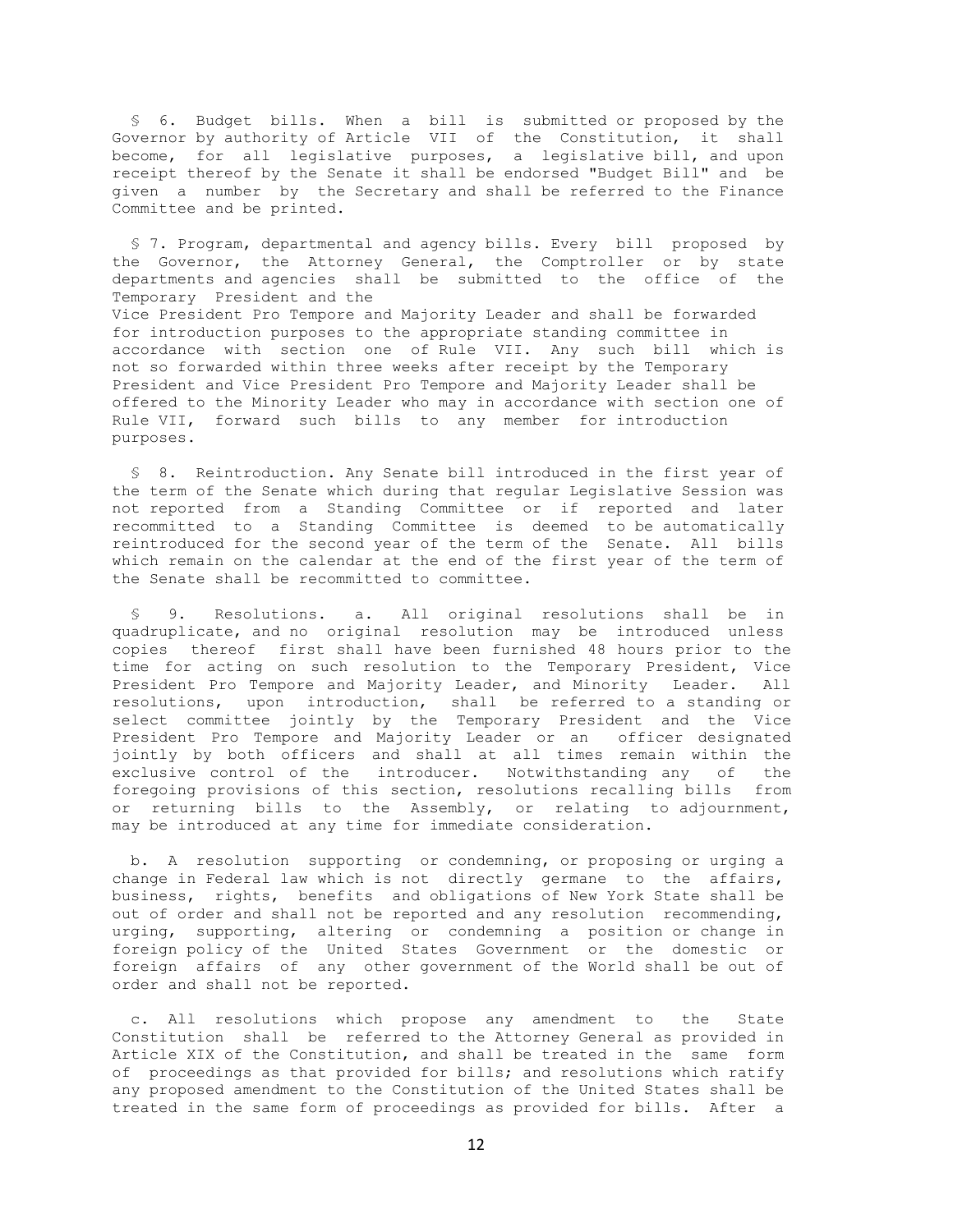resolution to amend the State Constitution shall be advanced to third reading, no motion to amend the same shall be in order without unanimous consent; and if such resolution to amend the State Constitution shall be amended after the opinion of the Attorney General thereon has been received as provided in Article XIX of the Constitution, it shall again be referred to the Attorney General. Any such resolution may be committed prior to the final reading thereof.

 d. All resolutions calling for the expenditure of moneys must be decided by a majority vote of all the members elected to the Senate, upon a call of the roll.

 e. All resolutions other than those mentioned and treated in the preceding subdivisions c and d of this section and reported by the committee of reference designated by the Temporary President and the Vice President Pro Tempore and Majority Leader shall be placed upon the calendar. When in the order of business the resolutions are reached, the Senate may adopt such resolutions as a group, by one vote upon the question of the entire calendar of resolution, excepting that any member may request that any one or more of the resolutions on such calendar shall be voted upon or debated separately. This subdivision shall not apply to any resolution recalling bills from or returning bills to the Assembly, or relating to adjournment or to resolutions pertaining to the rules of the Senate or to those resolutions regarded as privileged.

#### RULE VIII

STANDING COMMITTEES

 Section 1. There shall be the following standing committees which shall serve and shall continue throughout the year:

To consist of thirty-three Senators: Finance

To consist of twenty-four Senators: Rules

To consist of twenty-three Senators: Judiciary

To consist of nineteen Senators: Banks Transportation

To consist of eighteen Senators: Education Higher Education Insurance

To consist of seventeen Senators: Health

To consist of sixteen Senators: Codes Labor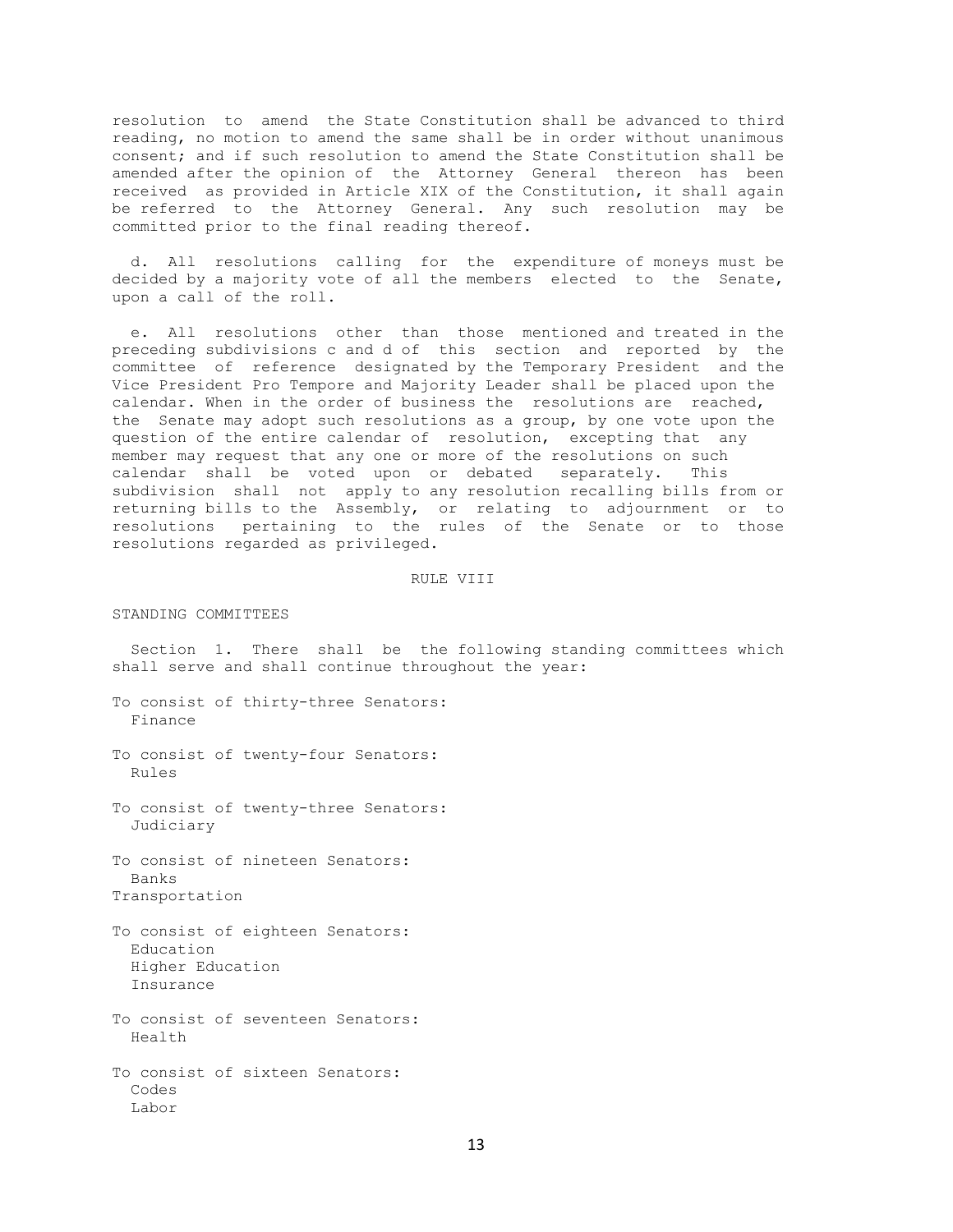To consist of fourteen Senators: Crime Victims, Crime and Correction Environmental Conservation Cultural Affairs, Tourism, Parks and Recreation Veterans, Homeland Security and Military Affairs To consist of twelve Senators: Aging Civil Service and Pensions Commerce, Economic Development and Small Business Energy and Telecommunications To consist of ten Senators: Agriculture Consumer Protection Mental Health and Developmental Disabilities Racing, Gaming and Wagering To consist of eight Senators: Elections Housing, Construction and Community Development Investigations and Government Operations Local Government, Cities, Investigations and Government Operations To consist of six Senators: Children and Families Cities

 Corporations, Authorities and Commissions Ethics Social Services

 The Temporary President, the Vice President Pro Tempore and Majority Leader the Deputy Majority Leader for Legislative Operations and the Minority Leader and Deputy Minority Leader shall be nonvoting ex-officio members of all standing committees of the Senate of which they are not actual members. On and after July 15, 2009 membership on committees shall be appointed on a proportional basis with the majority to receive a percentage based upon the number of majority members in the body divided by the total number of members of the body and the minority to receive a percentage based upon the number of minority members divided by the total number of members. As far as practicable, Senators shall be appointed to no more than seven standing committees. A Senator may not serve longer than 8 years as the chairman or ranking minority member of any committee. For any member who currently serves as chairman or ranking minority member of a committee on the effective date of this provision, such term will be deemed to have commenced on July 15, 2009.

 § 2. Committee on Rules. The Committee on Rules may sit at any time and shall report bills out of committee only if they shall have been duly reported to the Committee on Rules from a standing committee of origin, or from a committee of secondary reference, or if the chair of such standing committee consents, or if the bill was referred to the Committee on Rules upon introduction. Other than a motion to hold, a motion to discharge, or a motion to report, no other motion shall be in order in the Committee on Rules without the consent of the Committee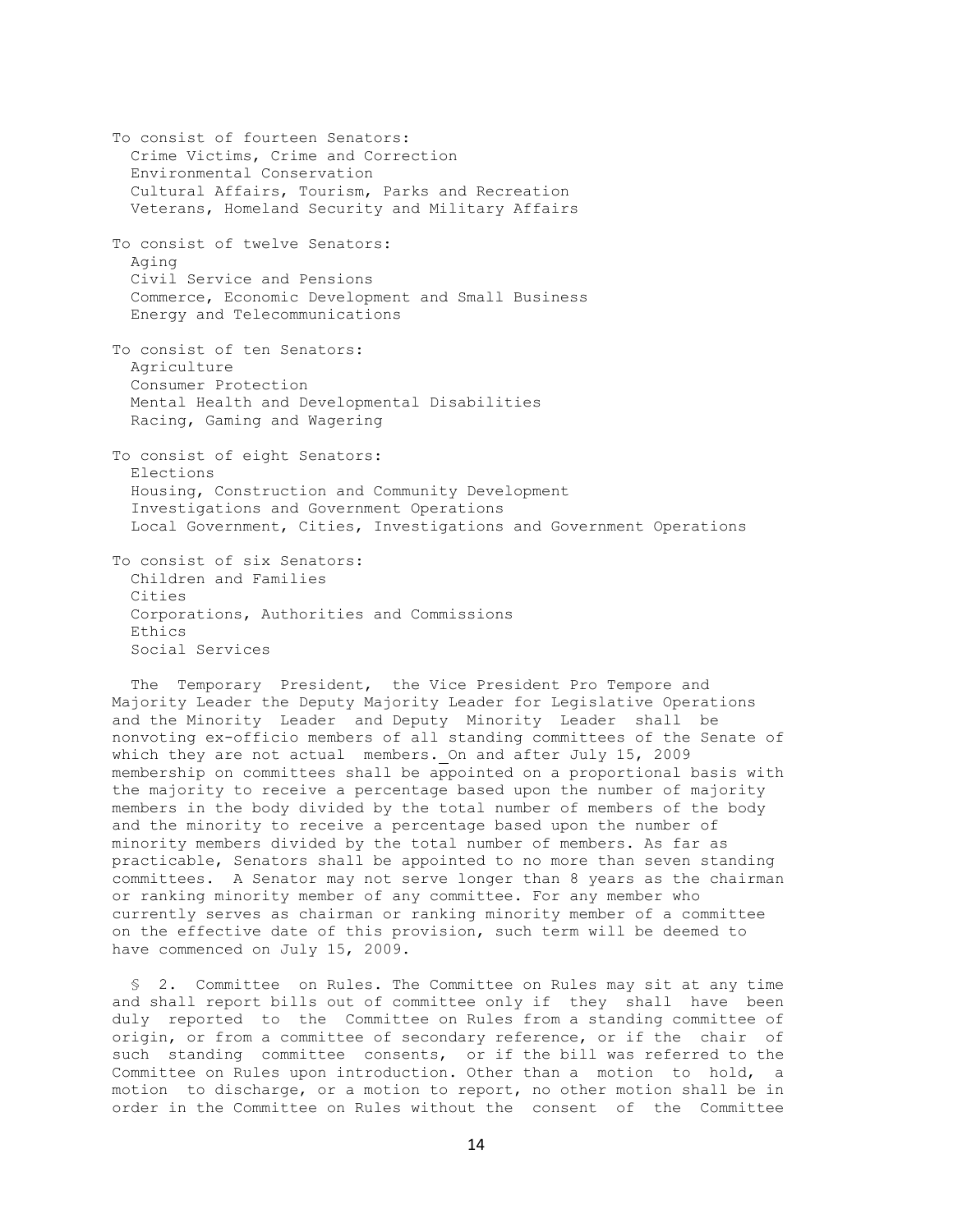Chair. The reception and consideration of its report shall always be in order; debate on its adoption shall not exceed one hour, one-half hour for and one-half hour against, such time to be allotted by the Vice President Pro Tempore and Majority Leader and Minority Leader; and no other motion, except a motion by the Vice President Pro Tempore and Majority Leader for a call of the Senate, to adjourn or to recess, shall be in order until the vote of the Senate is had thereon. If the report be adopted, all inconsistent rules of the Senate shall automatically be suspended until the subject of such report has been disposed of, including final action thereon.

 § 3. Open Meetings of Standing Committees. a. (1) Standing committees shall hold regular meetings at such time and on such day as scheduled by the Deputy Majority Leader for Legislative Operations in consultation with the chair and such schedule shall be published one week in advance of the date of such meeting and shall be posted on the Senate committee board. All committee members must attend each scheduled meeting of the committee unless properly excused by the Chair and the ranking minority member. The attendance of the members of the committee shall be recorded at each meeting, and a copy of such report shall be filed with the Journal Clerk of the Senate. Each chair of a standing committee shall, at least five days in advance of each regular meeting, furnish to the Temporary President, Vice President Pro Tempore and Majority Leader and Minority Leader, and make available to each member of such committee, a copy of the agenda of such regular meeting together with a copy of the introducer's memorandum for each bill listed on such agenda for such regular meeting. In addition, copies of such agenda for such regular meeting shall be made available to representatives of the news media and to the general public and published on the Senate's website. However, in case of necessity, the chair may add or delete items on the agenda with the leave of the committee's ranking minority member and, where practical, members shall be notified of such additions or deletions . After July 15, 2009, no additions or deletions to the agenda may be made within twenty-four hours of the scheduled meeting. Each standing committee chair shall decide all procedural issues which arise during meetings of standing committees.

 (2) Standing committees may hold special meetings in case of necessity upon the call of the chair when the announcement is made from the floor during session, or the ranking minority member of the committee consents thereto, or upon the call of a majority of all the members thereof, entry of which fact shall be made on the records of the committee and announced by the Secretary of the Senate.

 (3) All meetings of committees shall be open to authorized representatives of the news media and the general public as observers.

(4) All meetings of committees shall be video recorded and webcast.

 (5) Upon the personal vote of a majority of all the members of a committee, taken in an open meeting pursuant to a motion identifying the general area or areas of the subject or subjects to be considered, a committee may conduct an executive session of which only members of such committee are present for the following enunciated purposes provided, however, that no action by formal vote shall be taken to appropriate public monies: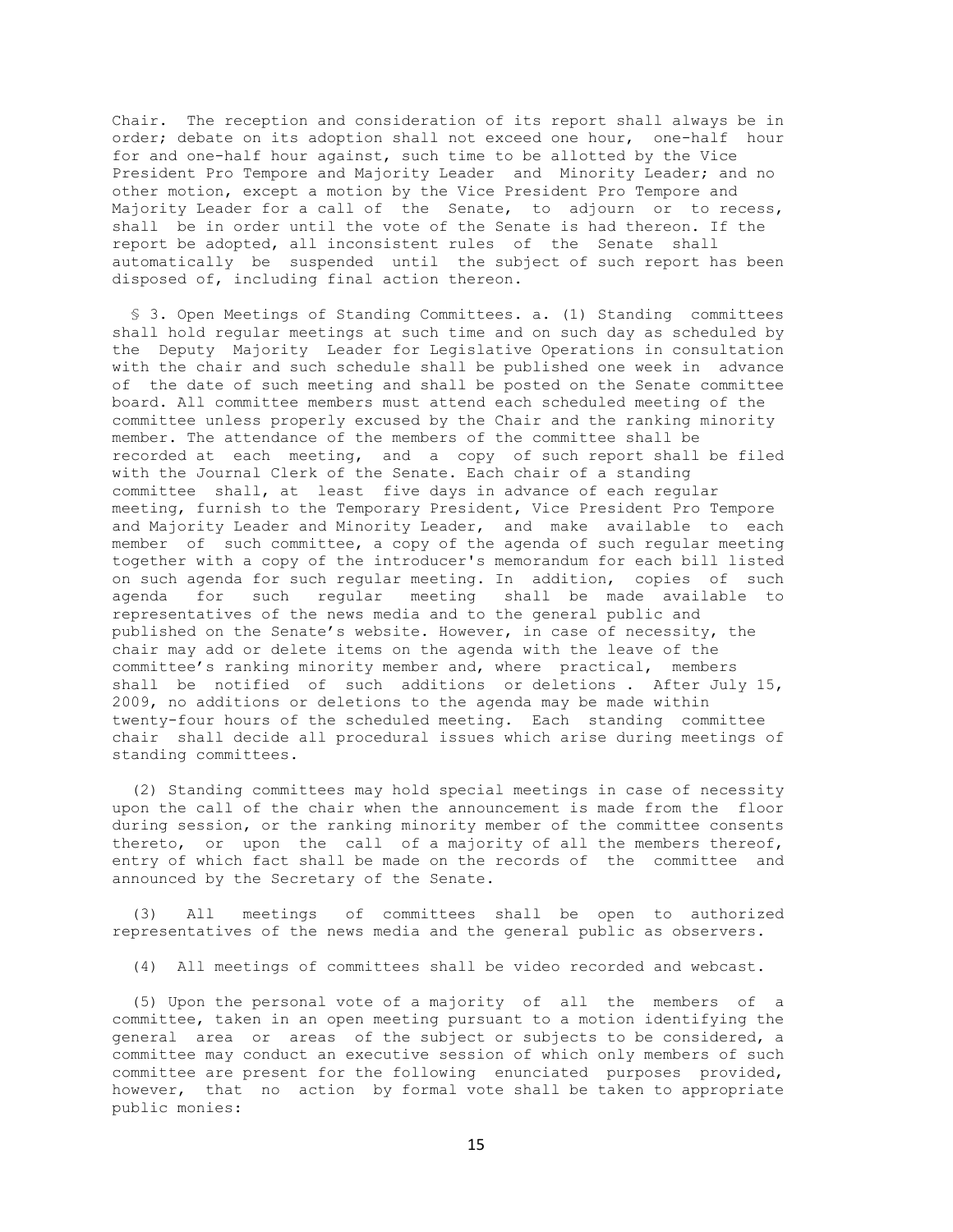(a) matters which will imperil the public safety if disclosed;

 (b) any matter which may disclose the identity of a law enforcement agent or informer;

 (c) information relating to current or future investigation or prosecution of a criminal offense which would imperil effective law enforcement if disclosed;

(d) discussions regarding proposed, pending or current litigation;

 (e) collective negotiations pursuant to article fourteen of the Civil Service Law;

 (f) the medical, financial, credit, character or employment history of any person or corporation, or matters leading to the appointment, employment, promotion, demotion, discipline, suspension, dismissal or removal of any person or corporation;

(g) the preparation, grading or administration of examinations; and

 (h) the proposed acquisition, sale or lease of real property, but only when publicity would substantially affect the value of the property.

 (6) Attendance at an executive session shall be permitted to any member of the committee and any other persons authorized by the committee.

 b. (1) Minutes shall be taken at all open meetings of committees which shall consist of a record or summary of all motions, proposals, resolutions and any other matter formally voted upon and the vote thereon.

 (2) Minutes shall be taken at executive sessions of any action that is taken by formal vote which shall consist of a record or summary of the final determination of such action, and the date and vote thereon; provided, however, that such summary shall not include any matter which is not required to be made public by "the freedom of information law" as added by Article six of the Public Officers Law.

 (3) Minutes of meetings of all committees shall be available to the public in accordance with the provisions of Article six of the Public Officers Law, "the freedom of information law", and at such time and place as prescribed by the Temporary President, provided, however, that minutes for executive session meetings shall be available to the public within one week from the date of such executive session. The vote taken in each meeting shall be posted on the Senate's website.

 c. The provisions of this section except paragraph three of subdivision a, and subdivision b shall not apply to the Committee on Rules.

 § 4. Hearings. a. Committee hearings. Chairs of standing committees may call public hearings to permit interested persons, groups or organizations the opportunity to testify orally or in writing on legislation or issues pending before such standing committee. Chairs may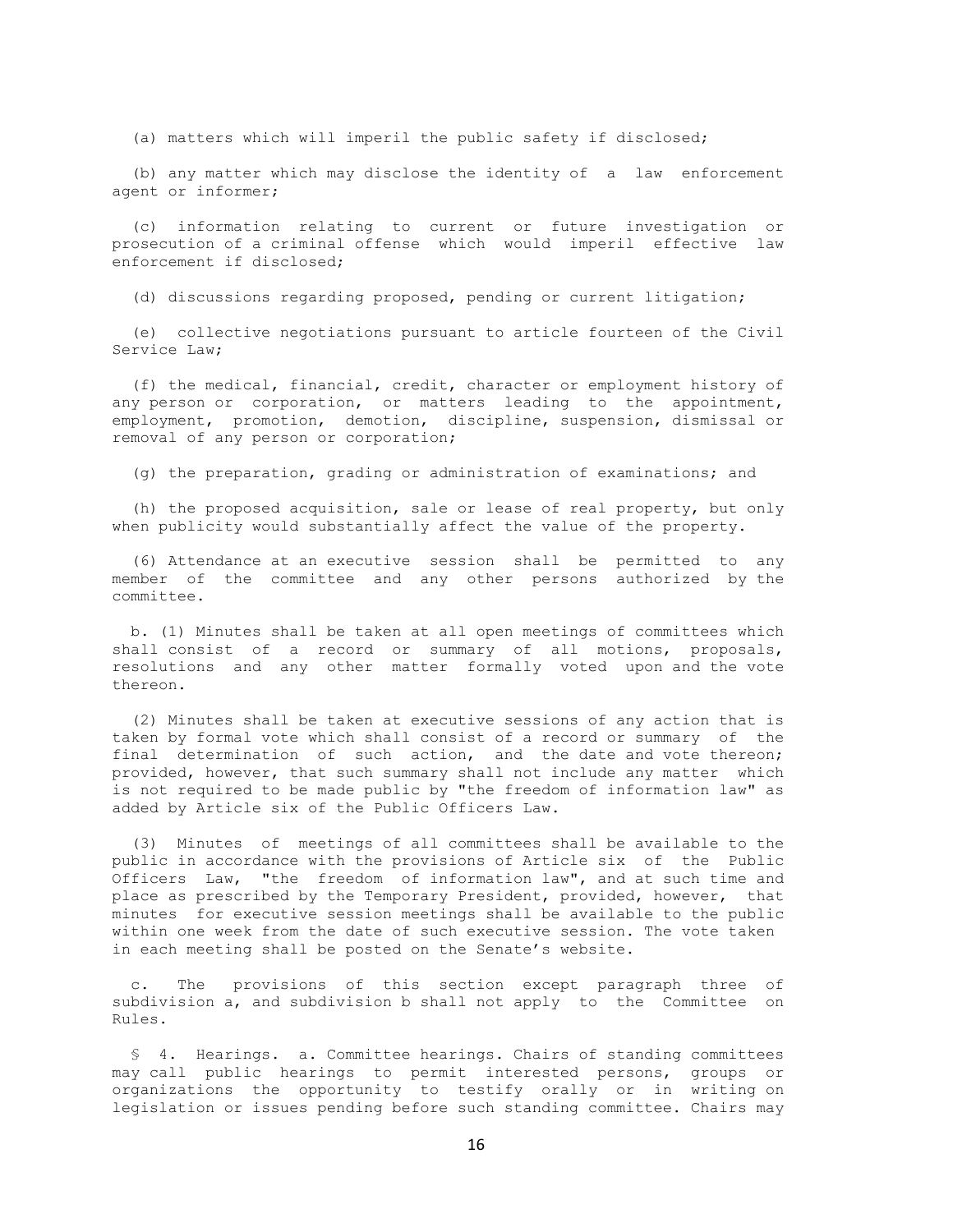request that the Official Stenographer make a stenographic record of a public hearing. Official hearings may be conducted in accordance with procedure established by law. No committee may take testimony at a hearing unless at least two of its members are present at such hearing. Prior notice of all public hearings shall be filed by the chair or his or her designee with The Legislative Bill Drafting Commission, the Temporary President, and the Vice President Pro Tempore and Majority Leader; such notice shall contain information as to subject matter, date and place.

 b. Public forums. Notwithstanding the public hearings conducted by standing committees, any Senator may convene a public forum on proposed or pending legislation within the jurisdiction of a committee upon which he or she is a member, provided that any charge incurred attendant to such forum be borne by said Senator or his or her party conference. Prior notice of such forum shall be filed with the chair of the committee.

 § 5. Reports. a. No committee shall vote to report a bill or other matter unless a majority of all the members thereof vote in favor of such report. Each report of a committee upon a bill shall have the vote of each Senator attached thereto and such report and vote shall be available for public inspection. A member's vote on any matter before the committee shall be entered by the member on a signed official voting sheet delivered to the Committee Chair. A member may only vote "aye" or "nay" on a matter. With the approval of all the members of a committee a member may abstain from voting on a matter if he or she has a pecuniary interest in the matter.

 Any standing committee having secondary subject matter jurisdiction over a bill may request the chair of the committee having primary subject matter jurisdiction over said bill (which is the committee to which the said bill has been referred by the Temporary President and Vice President Pro Tempore and Majority Leader pursuant to Rule VII) to commit the bill to the committee with secondary subject matter jurisdiction either when the bill is still in the primary committee or after it has been reported to the calendar. If the chair of the primary committee refuses said request, then the committee having secondary jurisdiction, through its chair, may request the Temporary President to act jointly with the Vice President Pro Tempore and Majority Leader to consider such secondary referencing. If a secondary reference is so made, the secondary committee shall consider the bill forthwith and return said bill to the primary committee or the calendar, as the case may be, along with the secondary committee's recommendations.

 Any bill which is referred to a standing committee other than the Committee on Codes and which imposes or changes any fine, term of imprisonment, forfeiture of rights or other penal sanction, or relates to the procedure by which such fine, term of imprisonment, forfeiture of rights or other penal sanction is imposed or changed, shall, if favorably reported by the committee having original jurisdiction, be referred to the Committee on Codes for the purpose of reviewing and considering the penalty or procedural provisions of such bill. In the event that such a bill is not referred to the Committee on Codes, the chairperson of such Committee may require such referral, subject to the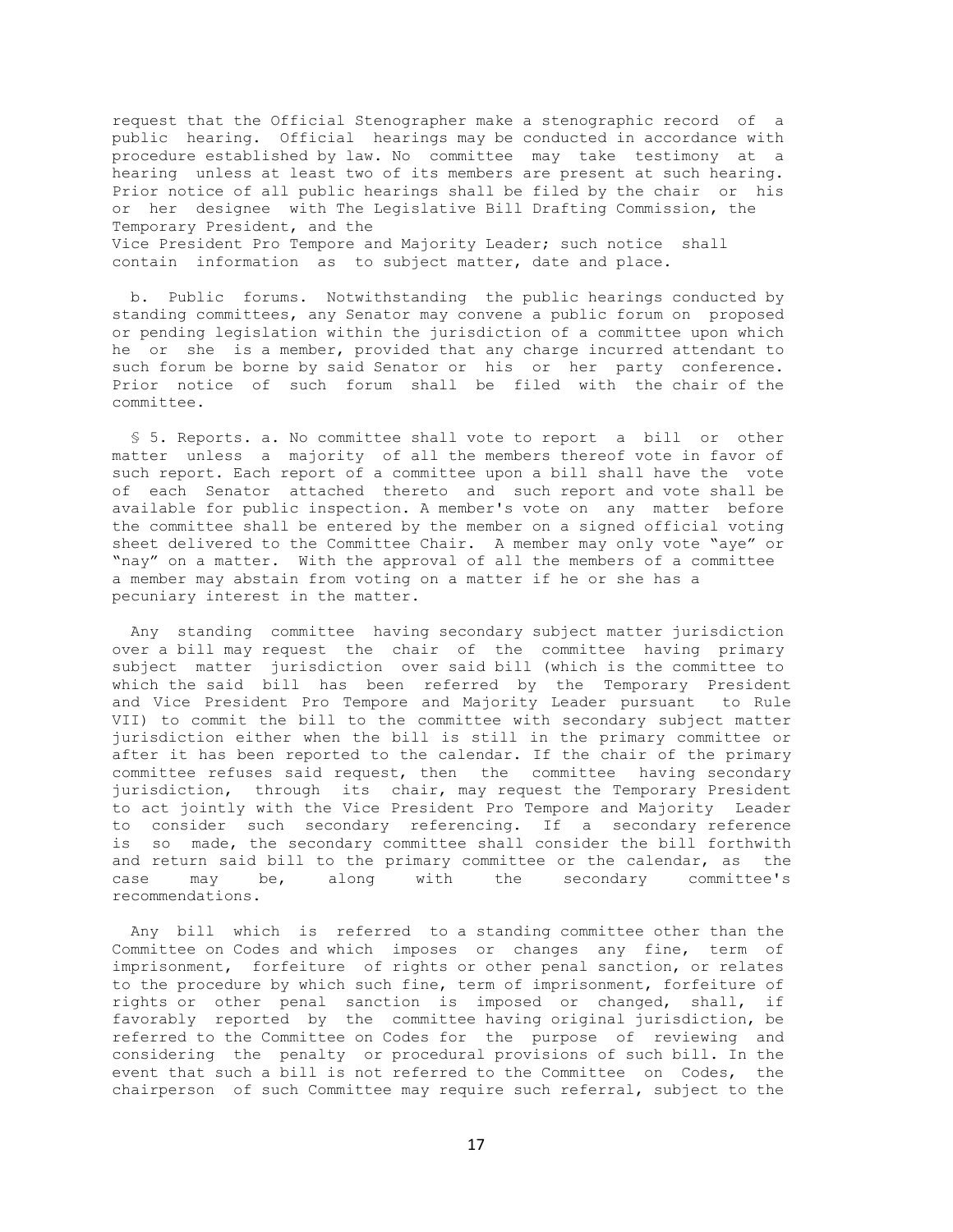approval of both the Temporary President and the Vice President Pro Tempore and Majority Leader.

 All committee reports, after a date to be designated by the Vice President Pro Tempore and Majority Leader , but no earlier than the third Thursday in May, shall be made directly to the Committee on Rules. Notwithstanding any provision of Rule VII, the Committee on Rules shall have the authority to introduce and refer bills to itself, provided that there is a named Senator listed as the prime sponsor of the bill, and shall also have the authority to refer to itself any bill from any standing committee.

 Every report of a committee upon a bill which shall not be considered at the time of making the same, or laid on the table by a vote of the Senate, shall stand upon the calendar in the order of first report with the bill and be entered upon the journal.

 b. Each bill reported by a standing committee shall be accompanied by a report, and the minority shall file a minority committee report within seven days of the bill being reported out of committee and said reports shall be filed with the journal clerk. The report of a committee upon any matter referred to it shall upon request include a brief statement of the opinion of any member or members of the committee voting in either the majority or minority.

 c. Where a "home rule" request is required as provided in any section of Article IX of the Constitution, such request, certificate or message must be filed with the Journal Clerk of the Senate before final passage of such bill.

 d. Where a message of necessity is received from the Governor, such message shall be filed with the Journal Clerk of the Senate upon final passage of the bill.

 § 6. Nominations. Unless the Senate orders otherwise, all nominations sent by the Governor for the appointment of any officer shall be submitted to the Temporary President and the Vice President Pro Tempore and Majority Leader who shall then refer such nominations simultaneously to the Finance Committee, and the appropriate standing committee, for consideration and recommendation and such standing committees, other than the Committee on Judiciary shall thereafter refer such nominations to the Finance Committee of the Senate who shall take whatever further actions it deems necessary and thereafter make its report on the nominations to the full Senate. Any Senator may submit a request to the Chair of a Standing Committee considering a nomination, to speak before the committee for not more than five minutes on the nomination. The granting of any such request shall be at the sole discretion of the Committee Chair. A nomination shall not be confirmed without reference on the day on which it is received except by unanimous consent. The names of those who voted for or against the nomination may be entered alphabetically on the journal, if any five Senators request it.

 § 7. Finance Committee. A bill or resolution providing for an appropriation or creating or increasing a charge upon the State Treasury shall, when reported by any committee other than the Finance Committee, be referred to the Finance Committee, and the committee reporting such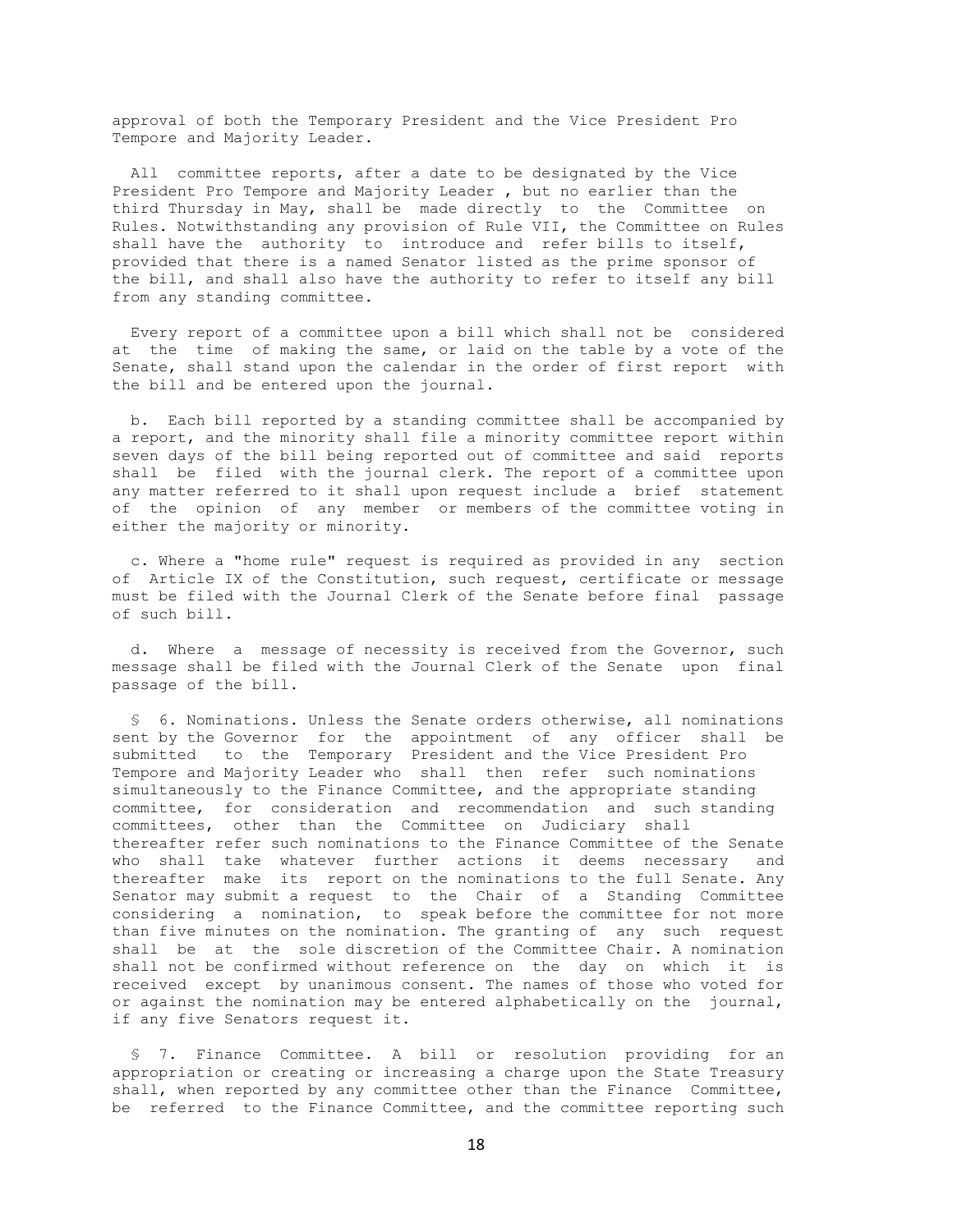bill or resolution shall, at the time of making such report, recommend the further reference thereof to the Finance Committee. At the request of the Temporary President, the Vice President Pro Tempore and Majority Leader, or the Chair of the Finance Committee, any such bill or resolution shall, at any time before final reading or adoption, be referred to the Finance Committee, which may consider and report upon any features in the bill or resolution creating or increasing such charge.

 The sponsor of a bill providing for an increase or decrease in state revenues or in the appropriation or expenditure of state moneys, without stating the amount thereof, must, before such bill is reported from the Finance Committee or other committee to which referred, file with the Finance Committee and such other committee a fiscal note which shall state, so far as possible, the amount in dollars whereby such state moneys, revenues or appropriations would be affected by such bill, together with a similar estimate, if the same is possible, for future fiscal years. Such an estimate must be secured by the sponsor from the Division of the Budget or the department or agency of state government charged with the fiscal duties, functions or powers provided in such bill and the name of such department or agency must be stated in such note.

 The Finance Committee shall keep and maintain a file containing all bills requiring fiscal notes and the notes appertaining thereto, which shall be available to Senators and officers of the Senate, accredited representatives of the press, and other responsible persons having a legitimate interest therein.

§ 8. Committee and Leadership staff. Pursuant to a resolution adopted by the house, committees and leadership will receive funding for necessary staff. The adopted resolution shall state the exact amount each committee or leadership position is to receive for staffing purposes. In the case of lesser committees, the committee shall receive, at a minimum, a budget sufficient for the minority to employ one committee clerk. Each committee shall allocate such funds to the chairman and the ranking minority member on a proportional basis. The majority shall be allocated that percentage based upon the number of majority members in the house divided by the total number of members in the house and the minority shall receive a percentage based upon the number of minority members in the house divided by the total number of members in the house. In no case shall the minority party receive less than thirty-three percent of the funds allocated for committee staff.

## RULE IX

## PASSAGE OF BILLS

 Section 1. Bills on desks. No bill shall be passed unless it shall have been printed and upon the desk of each Senator in its final form at least three calendar legislative days prior to its final passage, unless the Governor or acting Governor shall have certified, under his or her hand and the seal of the State, the facts which in his or her opinion necessitate an immediate vote thereon, in which case it must nevertheless be upon the desks of all Senators in final form, not necessarily printed, before its final passage. No bill shall be passed pursuant to a message of necessity unless a majority of the Senators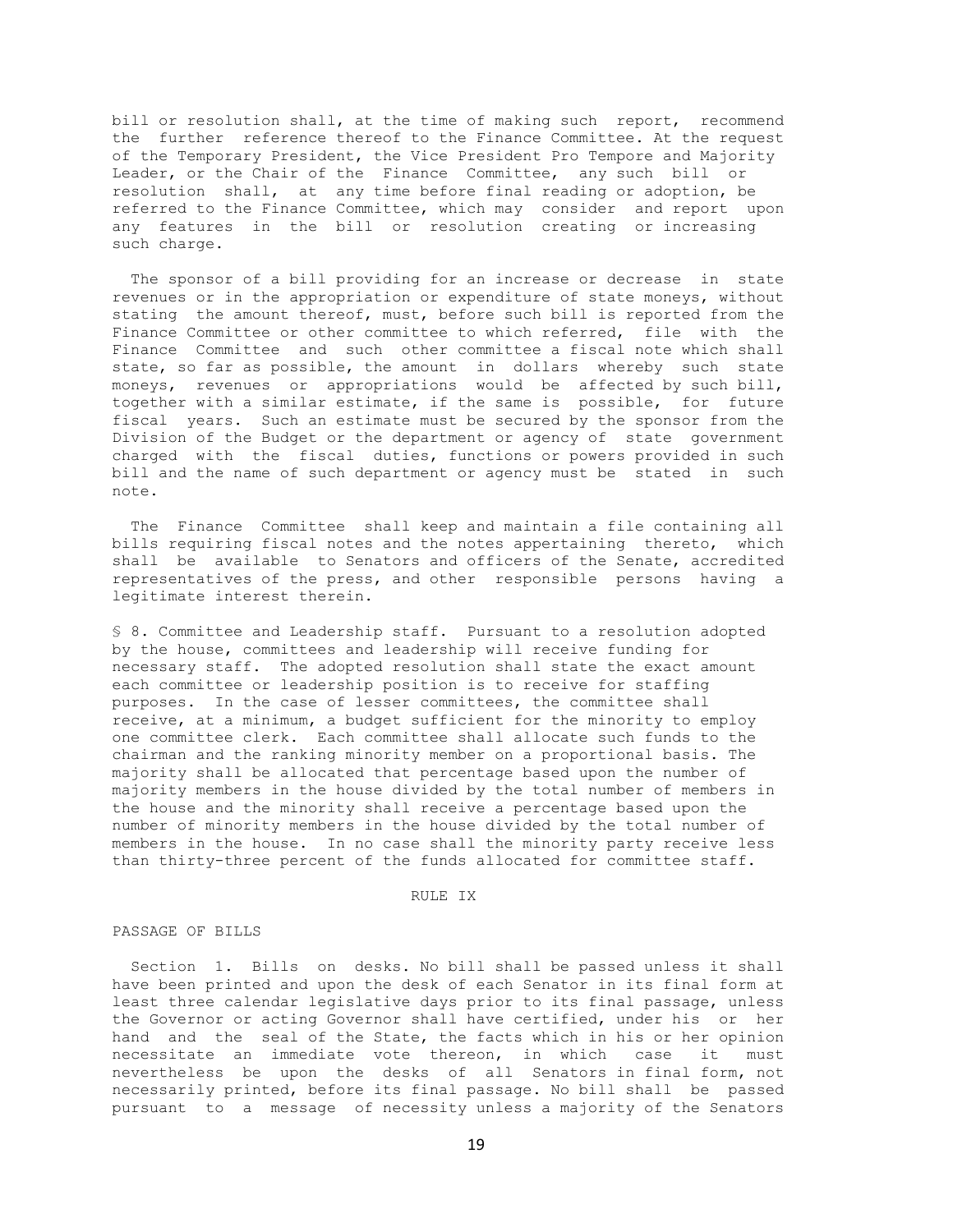vote to approve the use of such message.

 § 2. Reading of bills. a. Every bill shall receive three readings previous to its being passed.

 b. Upon the third reading of a bill, the question upon its final passage shall be taken immediately thereafter; provided, however, that any bill may be committed prior to the final reading thereof.

 § 3. Third reading calendar. a. The Calendar of bills on the order of third reading shall consist of all bills which have been advanced to a third reading from the order of second report or the order of special report.

 b. All Senate bills, when advanced to a third reading shall be referred automatically to the Jacketing Clerk, who shall cause each such bill to be readied for final passage in the same form as the last printed copy thereof. All such bills shall be jacketed with the proper jurat for certification of final passage attached.

 § 4. Amendments. a. A non-sponsor may move to amend a bill at any time prior to the completion of its third reading provided that at least two hours before the time for the Senate to convene, a copy of the proposed amendment or amendments to any bill on the list of bills compiled under subdivision a of section six of this Rule has been served upon the sponsor of the bill, and filed with the Journal Clerk. The question shall be put to the house whether a majority of members elected vote in favor of the non-sponsor motion to amend, and such motion shall pass only if a majority of members elected vote aye. A successful non-sponsor motion to amend a bill shall cause the bill to be recommitted to the committee of origin for further study for a minimum of ten days. On and after July 15, 2009, a non-sponsor motion to amend shall pass only if a majority of members present and voting vote aye; a bill that has been successfully amended shall retain its place on the calendar for three legislative calendar days and then shall be taken up for final passage.

 b. The introducer of any calendar bill may offer an amendment or amendments to such bill and such amendment or amendments shall be accepted and the bill ordered printed without a vote, debate or explanation, provided, however, that in such case such bill may be recommitted by the chair of the standing committee that reported such bill and such recommittal shall also be without a vote, debate or explanation.

 § 5. Substitution. When a bill is received as a message from the Assembly, or at any time thereafter, and a Senate bill, identical therewith, is on the order of third reading, or in the order of first or second report, the Assembly bill may be substituted for the Senate bill upon a vote of a majority of the Senate. A motion for such substitution shall be in order under the order of business of messages from the Assembly, motions and resolutions, or the order of business in which the Senate bill is.

 § 6. Final passage. a. Prior to the reading of the third reading calendar of any given day, the Temporary President, jointly with the Vice President Pro Tempore and Majority Leader shall file with the Journal Clerk a list of bills on the third reading calendar which may be acted upon on that date and he or she may lay aside any bill upon which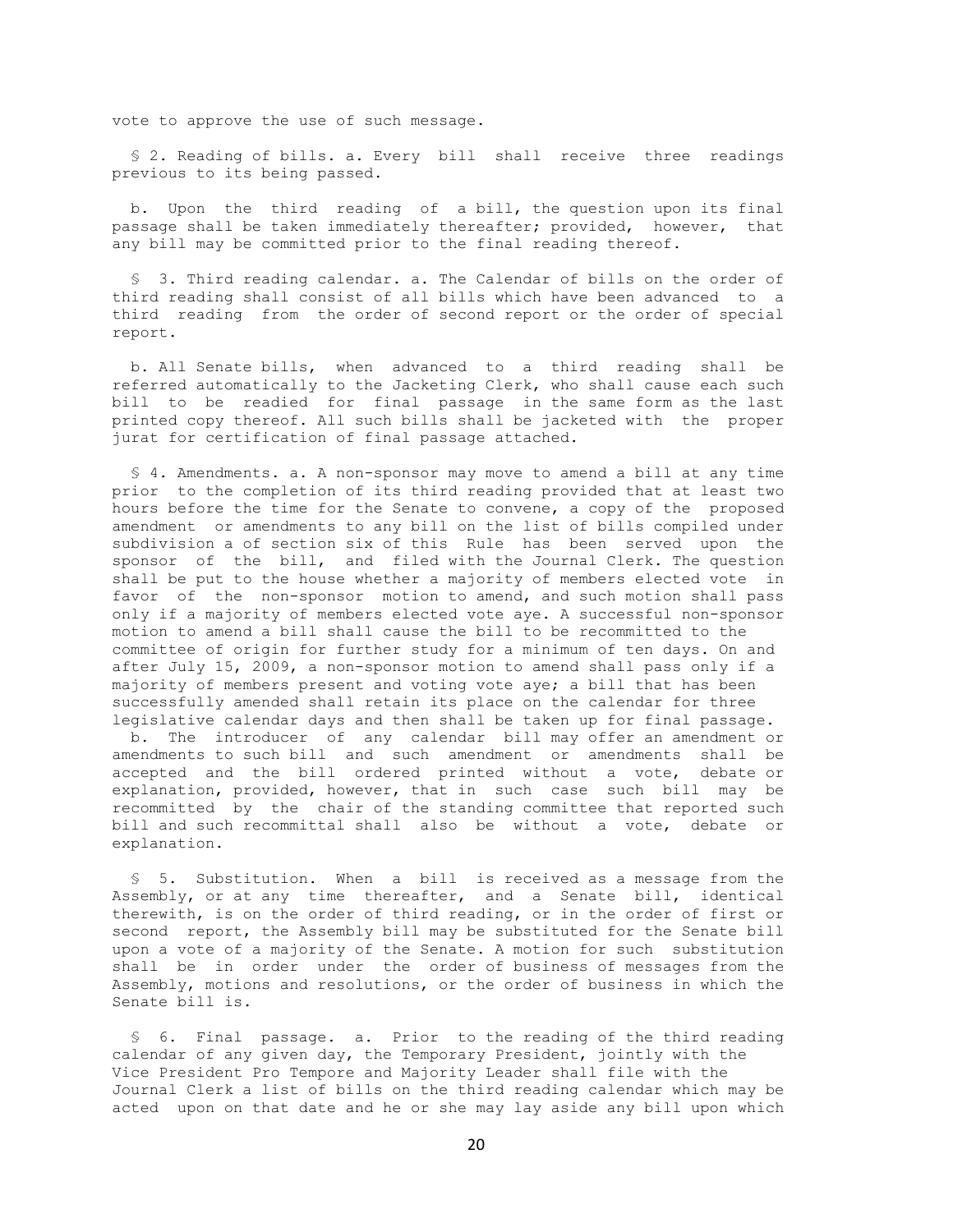no final action may be taken, provided however, that no bill shall be so laid aside for a period exceeding five calendar legislative days. On and after July 15, 2009, no list shall be so filed unless more than twentyfour hours prior to session,except during the last ten days of session, or in the case of a bill to be acted upon pursuant to a message of necessity, no supplemental active list may be published and acted upon unless that list is published at least twenty-four hours in advance of its being acted upon.

 b. The question on the final passage of every bill shall be taken immediately after the third reading and without debate. On the final passage of every bill and concurrent resolution a fast roll call shall be taken by the Secretary calling the names of five Senators, two of whom shall be the Temporary President and the Minority Leader provided, however, that each Senator's name shall be called on a slow roll call if requested by five Senators. Each roll call, including the names of the Senators who were absent shall be entered on the journal. Upon each roll call vote, the Secretary shall announce the names of the Senators voting in the negative and the names of the Senators who were absent. Such roll calls shall be available for public inspection upon request in the office of the Journal Clerk. When a bill or concurrent resolution does not receive the number of votes required by the Constitution to pass it, it shall be declared lost, except in cases provided for by subdivision d of section two of Rule X hereof.

c. A message of necessity shall only be accepted by the Senate for actual emergencies such as legislation related to address acts of God, natural and man-made disasters, and civil unrest.

 § 7. Starred bills. a. A bill appearing on the calendar may be "starred" only by or on behalf of the introducer, whereupon all further action on such bill shall be suspended, although it retains its place on the Calendar.

 b. Other than for the purpose of amendment or recommittal, no action may be taken on a bill from which a star has been removed until one day after such removal.

 § 8. Recall and concurrence. All Senate bills amended by the Assembly, and returned to the Senate, for its concurrence, and all bills amended by the report of a conference committee, shall be subject to the provisions of section one of this Rule.

 § 9. Transmittal of bills to the Governor. All Senate bills passed by the Senate and sent to the Assembly for action shall, upon passage and return by the Assembly to the Senate, be transmitted by the Secretary to the Governor within forty-five days after receipt from the Assembly; except that upon the filing of a request to hold such bill with the Secretary by the sponsor of the bill, the bill shall be held until such time as the sponsor rescinds the request to hold the bill and upon such rescission the Secretary shall transmit the bill to the Governor within seven days.

RULE X

SENATORS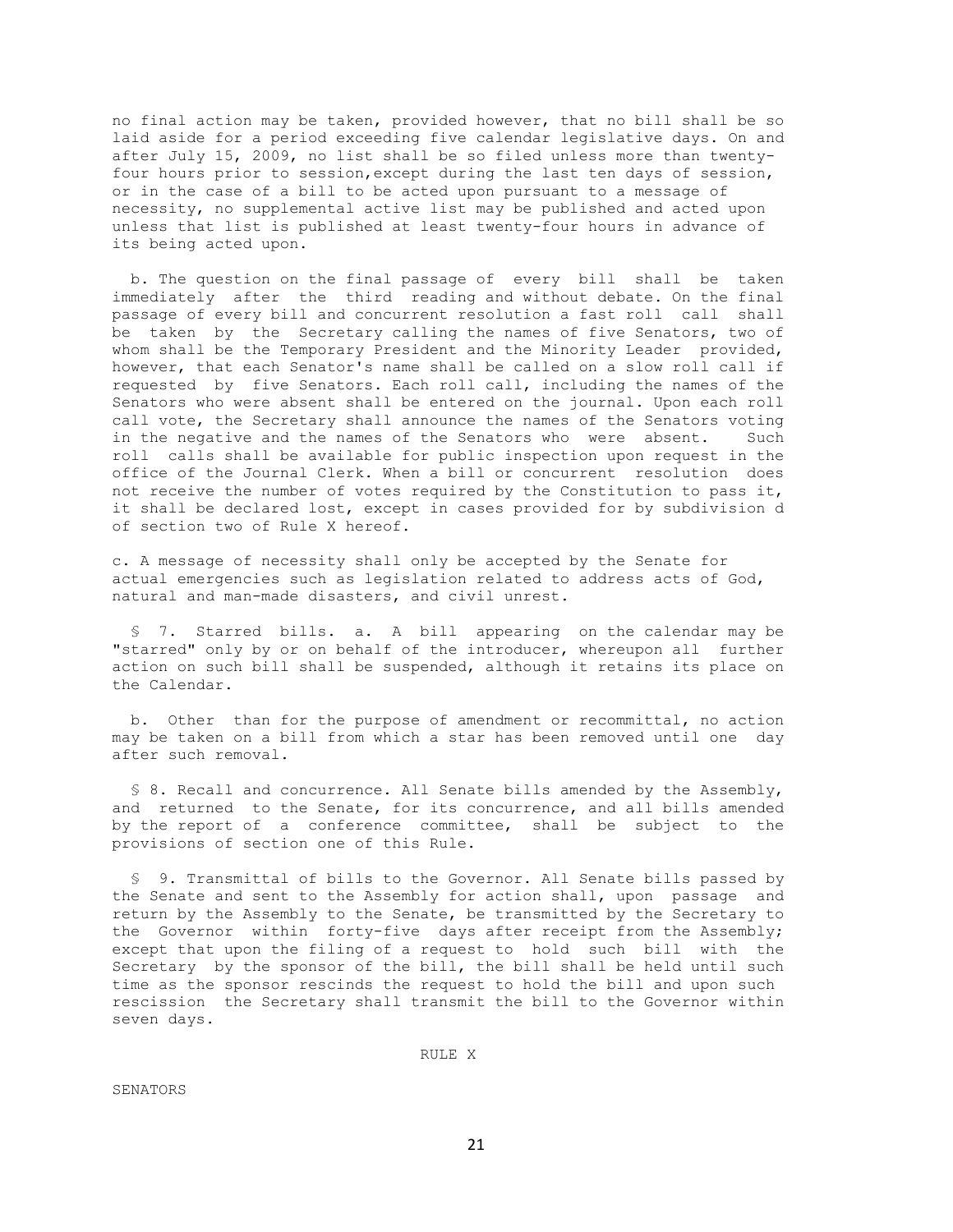Section 1. Attendance and vote. a. Every Senator shall be present within the Senate Chamber during the sessions of the Senate, unless duly excused or necessarily prevented, and shall vote on each question for which a vote is required stated from the Chair unless excused by the Senate, or unless he or she has a direct personal or pecuniary interest in the event of such question. If any Senator refuses to vote, unless he or she be excused by the Senate, or unless he or she be interested, such refusal shall be deemed a contempt. In order to vote on a bill on the controversial calendar, a Senator, other than the Temporary President of the Senate, or the Vice President Pro Tempore of the Senate and Majority Leader or Minority Leader, must be present in the Senate chamber and vote from his or her regularly assigned seat, except that a Senator acting as the Presiding Officer, Temporary President of the Senate, Vice President Pro Tempore and Majority Leader or Minority Leader may vote from the place assigned to such officer. No Senator absent from a roll call vote shall be allowed to vote thereon; however, within the same day, a Senator required to attend a public hearing or other meeting of a standing or conference committee, which the Vice President Pro Tempore and Majority Leader has designated as appropriate, may cast his or her vote at any time prior to 5:00 P.M. or the adjournment of the Senate, whichever shall be later.

 b. A Senator desiring to be excused from voting for a direct personal or pecuniary interest in the issue then before the Senate may, when his or her name is called, state such desire and if there be an objection make a brief statement, not occupying over two minutes, of the reasons for making such request, and the question on excusing him or her shall then be taken without debate and shall be granted by the consent of two-thirds of the Senators present; and any Senator desiring to explain his or her vote upon a bill, may, when his or her name is called, be allowed a like opportunity.

 § 2. Quorum. a. A majority of all the Senators elected shall constitute a quorum to do business. In case a less number than a quorum of the Senate shall convene, those present are authorized to send the Sergeant at Arms, or any other person, for the absent Senators.

 b. The assent of two-thirds of the Senators elected shall be requisite to every bill appropriating the public moneys or property for local or private purposes, and to the passage of bills returned by the Governor without his or her approval.

 c. On the final passage of any bill which imposes, continues or revives a tax, or creates a debt or charge, or makes, continues or revives any appropriation of public or trust money or property, or releases, discharges or commutes any claim or demand of the State, three-fifths of all the members elected to the Senate shall be necessary to constitute a quorum therein.

 d. If, on taking the final question on a bill, it shall appear that a constitutional quorum is not present, or if the bill requires a vote of two-thirds of all the Senators elected to pass it, and it appears that such number is not present, the bill shall retain its place on the Calendar and be again taken up in its regular order.

e. When any bill requiring the concurrence of two-thirds of the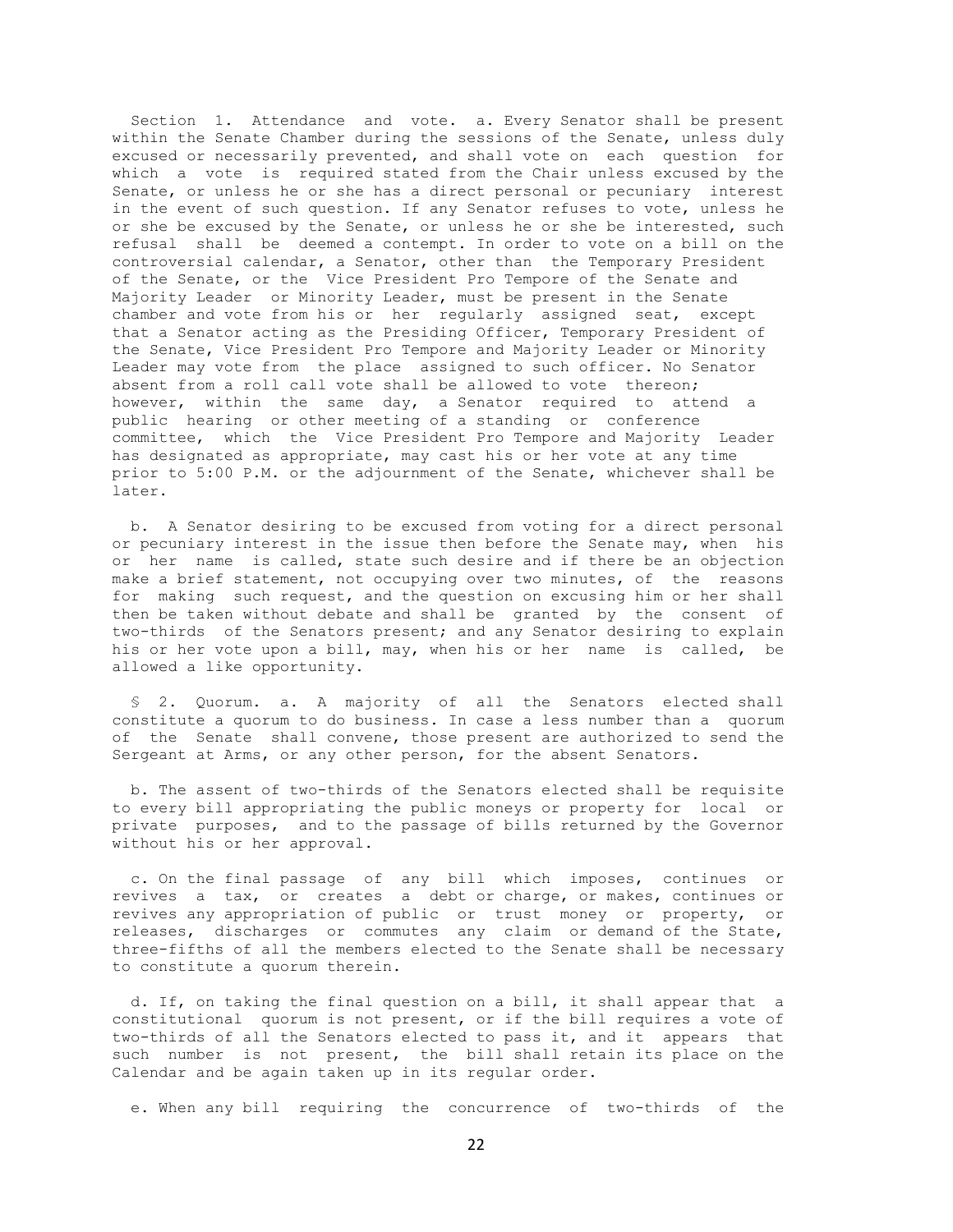Senators, or a quorum of three-fifths thereof, is under consideration, such concurrence or quorum, as the case may be, shall not be requisite except on the question of its final passage.

 f. If at any time during the session of the Senate a question shall be raised by any Senator as to the presence of a quorum, the Presiding Officer shall forthwith direct the Secretary to call the roll, and shall announce the result, and such proceeding shall be without debate; but no Senator while speaking shall be interrupted by any other Senator raising the question of a lack of a quorum, and the question as to the presence of a quorum shall not be raised more often than once in every hour unless the lack of a quorum shall be disclosed upon a roll call of the ayes and nays.

 g. Whenever upon a roll call any Senator who is upon the floor of the Senate Chamber refuses to make response when his or her name is called, it shall be the duty of the Presiding Officer, either upon his or her own motion or upon the suggestion of any Senator, to request the Senator so remaining silent to respond to his or her name, and if such Senator fails to do so, the fact of such request and refusal shall be entered in the journal, and such Senator shall be counted as present for the purpose of constituting a quorum.

 § 3. Debate. a. Debate shall only be in order when it is germane to the question under discussion.

 b. If the question in debate contains several points, a Senator may have the same divided, provided the division called for embodies a distinct principle or statement of fact.

 c. When any bill, resolution or motion is under consideration and it appears that no Senator desires to be heard further, the Presiding Officer shall put the question: "Does any Senator desire to be heard further?" If no Senator shall rise to debate, the Presiding Officer shall declare the debate closed; except that thereafter the Minority Leader may speak once, or may yield the floor to any Senator who may speak once, and may be followed, by the temporary president of the senate, if present, and then by the Vice President Pro Tempore and Majority Leader who may also speak once, or may yield the floor to any Senator who may speak once. The main question shall then be put immediately.

 d. Debate on motions or resolutions other than concurrent resolutions shall be limited to one hour with one-half hour allocated to each conference. Debate upon any bill or concurrent resolution shall be limited to four hours, which shall include sufficient time for all Senators to explain their votes. Debate on budget bills, a bill or resolution providing for an appropriation or creating or increasing a charge upon the State Treasury and bills to be acted upon pursuant to a message of necessity shall not be subject to the four hour time limit. No single Senator shall debate any bill or concurrent resolution for more than thirty minutes. When any bill or concurrent resolution shall have been under consideration for two hours, including all amendments thereto, it shall be in order for any Senator to move to close debate, and the Presiding Officer shall recognize the Senator who wishes to make such motion. Such motion to close debate shall not be amendable or debatable and shall be immediately put, and if it shall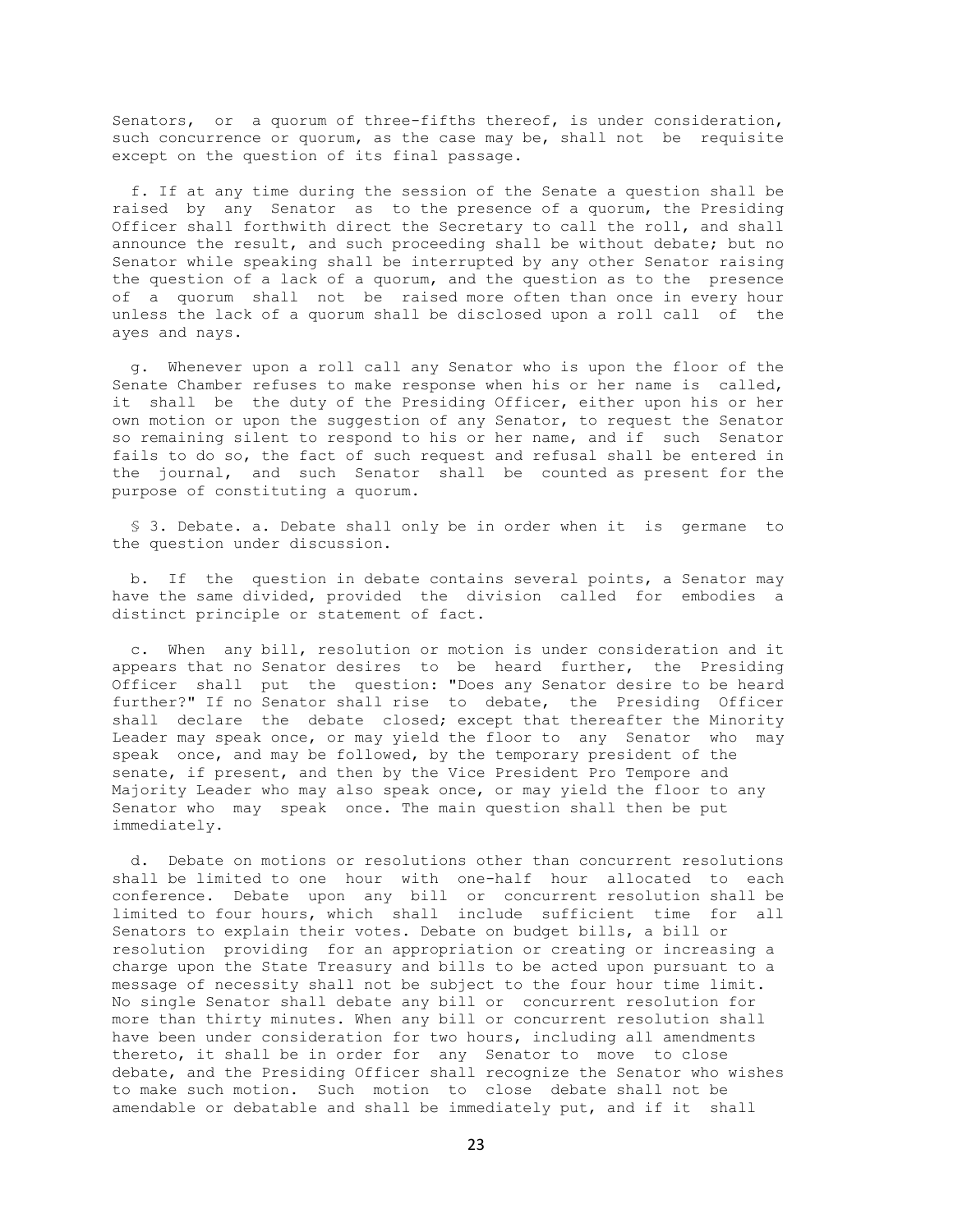receive the affirmative vote of a majority of the Senators present, the pending measure shall take precedence over all other business.

 e. The vote shall thereupon be taken upon such bill, resolution or motion with such amendments as may be pending at the time of such motion, according to the Rules of the Senate, but without further debate, except that upon the roll call any Senator may speak not to exceed two minutes in explanation of his or her vote. After such motion to close debate has been made by any Senator, no other motion shall be in order until such motion has been voted upon by the Senate.

 f. After the Senate shall have adopted the motion to close debate, as hereinbefore provided, no motion shall be in order but one motion to adjourn or for a call of the Senate by the Vice President Pro Tempore and Majority Leader, and a motion to commit. Should said motion to adjourn be carried, the measure under consideration shall be the pending question when the Senate shall again convene, and shall be taken up at the point where it was at the time of such adjournment. The motion to close debate may be ordered upon a single motion, a series of motions allowable under the rules, or an amendment or amendments, or may be made to embrace all authorized motions or amendments, and include the bill, resolution or motion to its passage or rejection. All incidental questions of order, or motions pending at the time such motion is made to close debate, whether the same be on appeal or otherwise, shall be decided without debate.

 § 4. Order and decorum. a. Prior to the order of business, the presiding officer shall ask those in the chamber to rise and pledge allegiance to the flag. Those in attendance shall remain standing during the daily invocation and until asked to take their seats by the presiding officer. Senators shall not interrupt the business of the Senate, or read any newspaper while the journals or public papers are being read; or walk out of or across the Chamber when the Presiding Officer is putting a question; or when a Senator is speaking, pass between him or her and the Chair. Cellular telephones and audible pagers shall not be used in the Chamber or in the Senate Galleries. No sign, placard or prop shall be displayed, posted or carried in the Chamber. Cellular telephones shall not be used in the lobby by members of the general public. No person shall be introduced by a Senator during the regular business of the Senate, except that it shall be permissible to introduce a person who has served as a member of the New York State Legislature or a person who is present in the Chamber for the purpose of nomination to an office to be confirmed by the Senate. On the nomination of any person to an office which is subject to the confirmation of the Senate, nominating and seconding speeches shall be limited to fifteen minutes per conference.

 b. Members are expected to uphold the highest standards of civility in dealing with other members. Debate should be dignified and lacking in personal invective. A Senator rising to debate or present a paper, to give a notice, to make a motion or report, shall address the Presiding Officer and shall not proceed further until recognized by the Chair; he or she shall speak on the same subject but twice the same day without leave of the Senate; and when two or more Senators address the Chair, the Presiding Officer shall name the Senator who is first to speak. A Senator, while speaking after recognition by the Chair, may, upon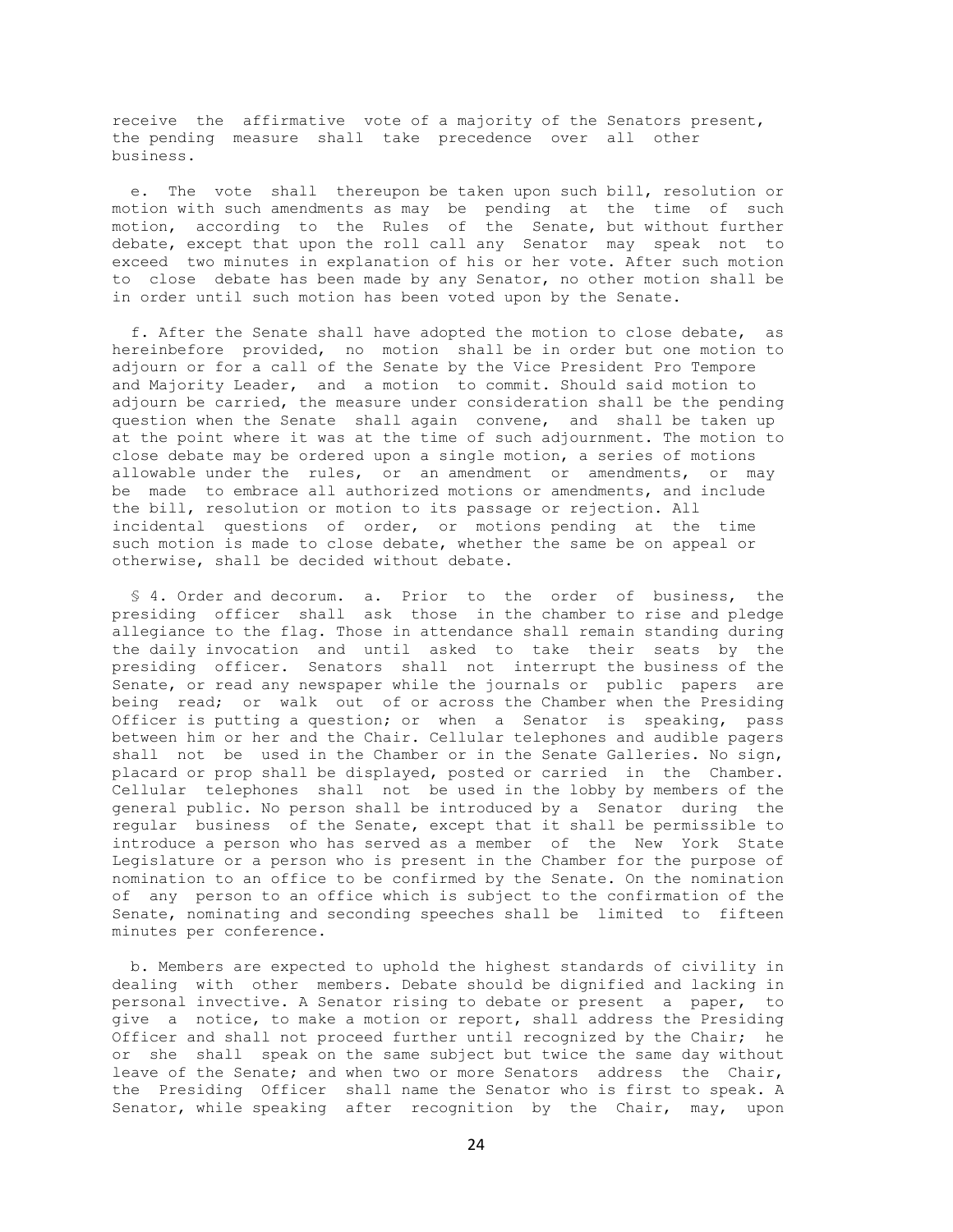request of a Senator, yield to him or her temporarily without thereby relinquishing his or her prior right to the floor and, thereafter, may terminate such interruption and resume speaking at any time; provided, however, that it shall not be in order for a Senator to rise and request that a Senator, other than the one with the right to the floor, yield to a question. Furthermore, it shall not be in order for a Senator, with the right to the floor, to ask another Senator to yield to a question, unless such Senator has previously spoken during the debate on the matter. All questions and responses shall be directed through the chair, and the presiding officer shall not be interrupted when speaking. After completion of the order of business for the day, and with the unanimous consent of the Senate, a Senator may make a statement, not exceeding fifteen minutes in length, concerning a subject or matter not pending before the Senate for consideration.

 c. When a Senator shall be called to order, he or she shall take his or her seat until the Presiding Officer shall have determined whether he or she is in order or not; and if decided to be out of order, he or she shall not proceed without the permission of the Senate; and every question of order shall be decided by the Presiding Officer, subject to an appeal to the Senate by any Senator. It shall require an affirmative vote of a majority of all members present and voting to overrule a ruling of the Chair. No second appeal shall be determined until the original appeal shall be decided; and if a Senator shall be called to order for words spoken, the words excepted to shall be immediately taken down in writing.

 § 5. Presentation of papers. a. A Senator presenting a paper shall endorse the same with his or her name and a brief written statement of the subject of its contents.

 b. When the reading of a paper is called for, except petitions, and the same is objected to by any Senator, it shall be determined by a vote of the Senate, without debate.

 § 6. Call of the Senate. For the purpose of securing the attendance of Senators, a call of the Senate may be ordered at any time, but such call shall not be in order after the voting on any question has begun, nor after the third reading of a bill has been completed, nor after the motion to close debate has been ordered pursuant to section three of this Rule, unless it shall appear upon an actual count by the Presiding Officer that a quorum is not present.

 § 7. Absences. In all cases of absence of Senators during the sessions of the Senate, the Vice President Pro Tempore and Majority Leader or a majority of the Senators elected may take such measures as they deem necessary to secure the presence of the absentees, and in addition to suspension for a given period, may inflict such censure or penalty as they may deem just on those who shall not render sufficient excuse for their absence.

§ 8. Staffing. All Senators shall receive the same allocation of funds for staffing their offices. Pursuant to a resolution passed by the house funding for central staff shall be allocated on a proportional basis with the majority to receive a percentage based upon the number of majority members divided by the total number of members and the minority to receive a percentage based upon the number of minority members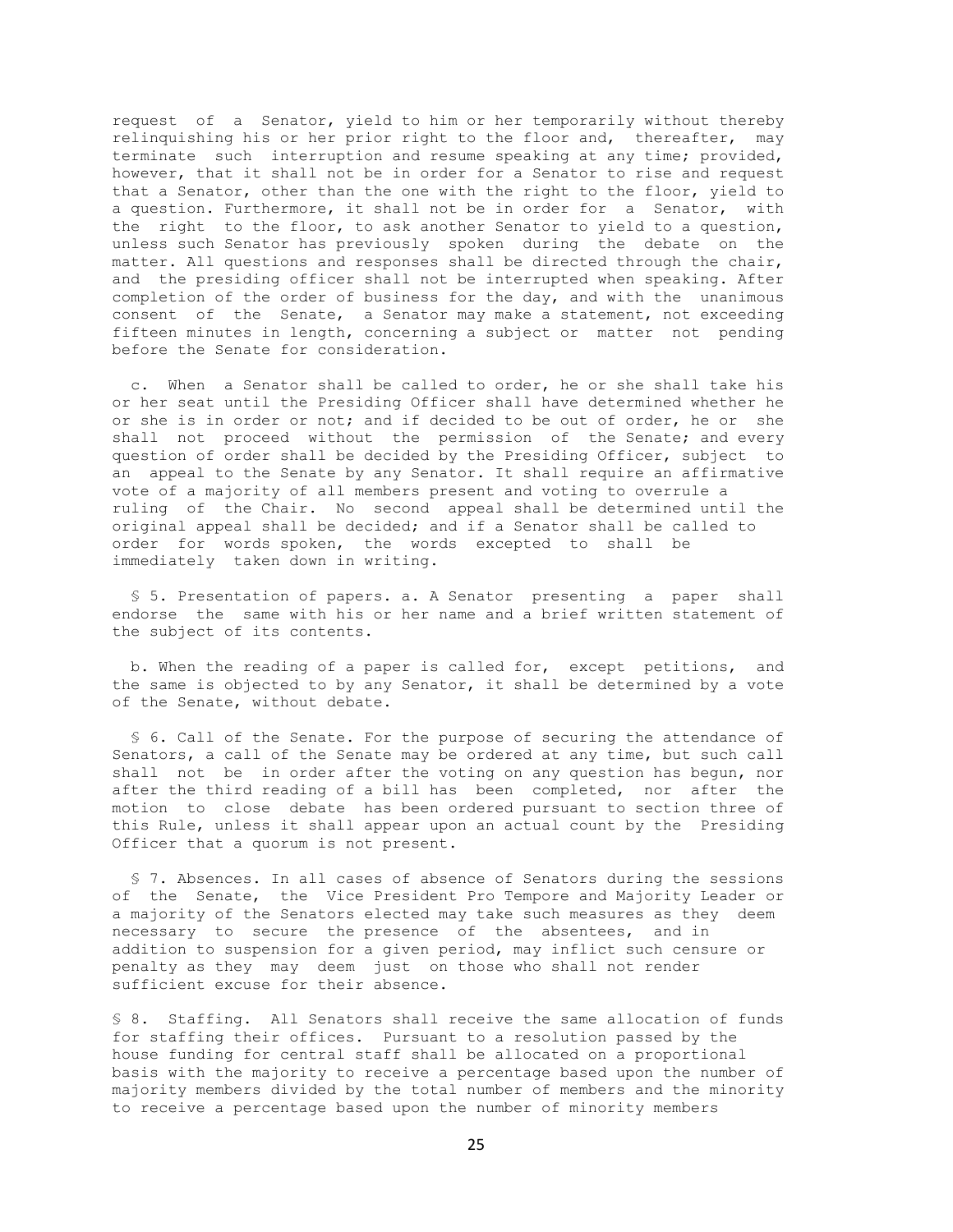divided by the total number of members; provided however, that in no case shall the minority party receive less than thirty-three percent of the funds allocated for central staff; and provided further that this proportional allocation of central staff shall not include those staff whose performance is necessary to the operations and functions of the Senate.

§ 9. Resources. All Senators shall have access to all resources of the Senate, including but not limited to, office supplies, communications and audio visual resources, and mail privileges.

§ 10. District offices. All Senators will receive funds to maintain a district office. Rents of District offices shall be based on cost formulas of office rental costs of an equal class of commercial office space based on the prevailing rent in the community which the Member chooses to have his or her District office. Additionally, a Senator whose district is over two-hundred square miles shall receive supplemental funding to maintain a satellite office.

# RULE XI

#### SENATE CHAMBERS

 Section 1. Open doors. The doors of the Senate shall be kept open, except when the public welfare shall require secrecy.

 § 2. Admission to floor. Persons not members of the Senate, or officers or employees thereof, shall be admitted to the floor of the Senate only as follows:

a. The Governor, his or her secretary and messenger.

 b. The members and Clerk of the Assembly, and clerks and messengers of the Assembly in the exercise of an official duty directly connected with the business of the Senate.

 c. The elected State officers, heads of departments and their deputies.

 d. Reporters of the Senate and of the Assembly designated under the rules, unless a designation theretofore given them has been revoked.

 e. Members of a Senator's family, or of the family of the President of the Senate.

f. Former members of the Senate.

 g. Any person not hereinbefore named may be admitted to the floor of the Senate, with the permission of the Temporary President or the Vice President Pro Tempore of the Senate and Majority Leader.

 h. Notwithstanding the provisions of subdivisions a through g of this section, no person shall be admitted to the floor of the Senate who is interested in pending or contemplated legislation, or who is employed by or receives compensation from any public or private source for influencing legislation.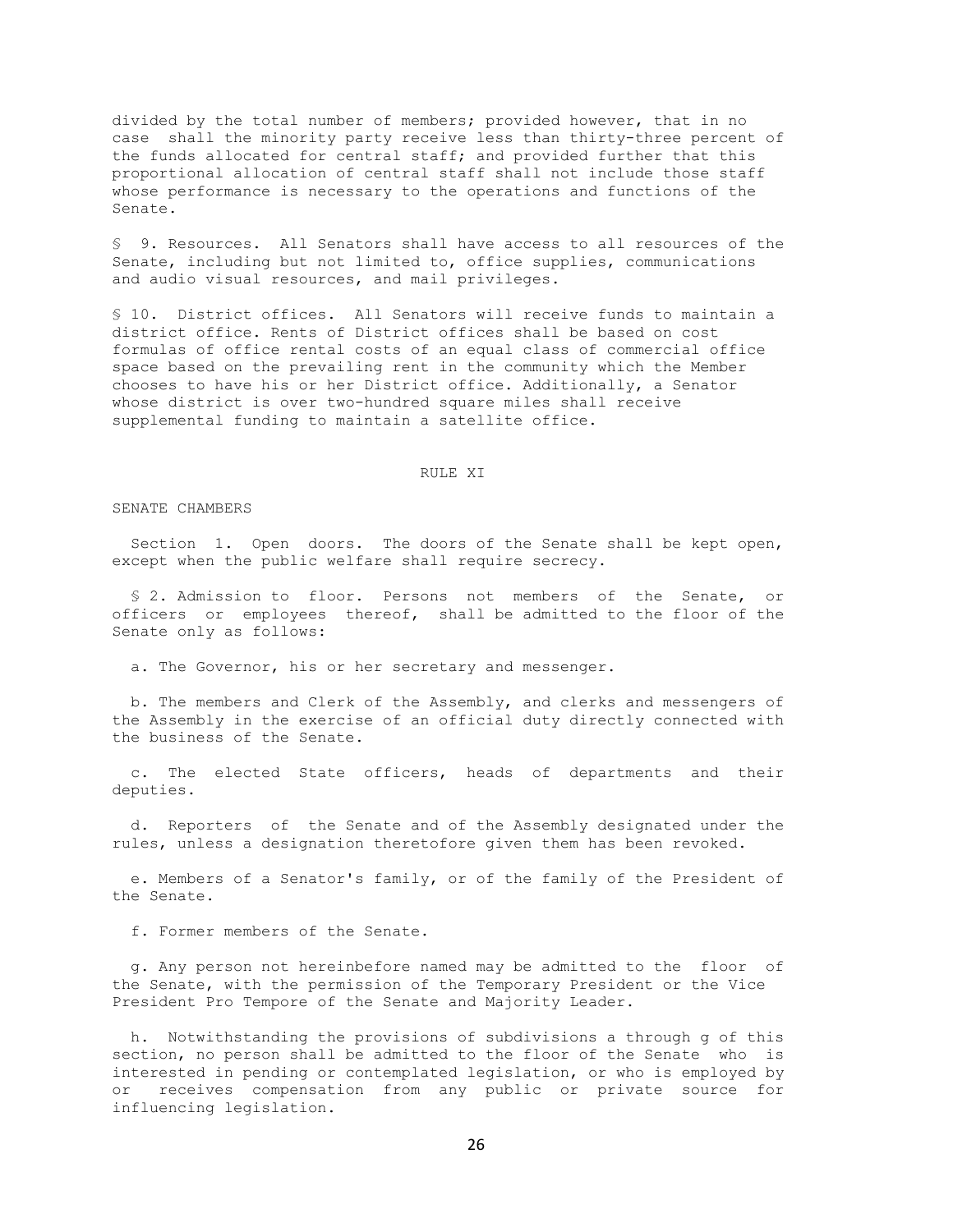i. During the sessions of the Senate, no person other than a Senator shall occupy the chair of a Senator, or stand in or otherwise occupy any part of the area between the last row of Senators' chairs on the east and west sides of the Chamber, and the east and west walls thereof, respectively. All persons in the Senate Chamber shall observe proper rules of order and decorum.

 j. It shall be the duty of the Sergeant at Arms strictly to enforce the provisions of this section, and it shall be in order for any Senator to call a breach thereof to the attention of the Presiding Officer.

### RULE XII

## SUSPENSION OF THE RULES

 Section 1. Resolution to amend the Senate Rules. No amendment to the Senate Rules shall be considered by the Senate unless a resolution for such amendment, together with a memorandum specifying the purpose of the proposed amendment, suspension, or rescission, shall be introduced to the Committee on Rules and reported therefrom to the Senate floor. Passing of such rules change shall require an affirmative vote of the majority of all Senators elected.

 § 2. Motion to discharge a bill out of committee. a. No motion to discharge a bill out of committee shall be in order until after the printed bill has been assigned, pursuant to section one of Rule VII of these rules, to said standing committee and only in accordance with the provisions of this section.

 b. A motion to discharge a bill out of committee may be brought either before the Standing Committee to which the bill or resolution is assigned or before the house, and such motion shall require that a majority of the members appointed to the Standing Committee to which the bill is assigned, or a majority of members present and voting in the house agree to such motion; provided, however, that no such motion shall be put before the Committee on Rules. No such motion shall be noticed until the Standing Committee to which the bill is assigned has had twenty days from the date the sponsor of such bill has, in writing, requested that such committee consider such bill, nor shall such motion be in order on or after the fourth Tuesday in April except with unanimous consent of the members or in the discretion of the Vice President Pro Tempore and Majority Leader where proper notice specifying the date the motion is to be made has been given prior to the fourth Tuesday in April. The question shall either be put to the Standing Committee to which the bill or resolution has been assigned whether a majority of the members appointed to such committee, or to the house whether a majority of members present and voting agree with the action to discharge the bill out of committee. No motion to discharge a bill out of committee on any single bill or resolution may be put before both the appropriate Standing Committee and the house.

 c. On any calendar legislative day, no more than two motions to discharge a bill out of committee shall be in order before the house.

 d. Each motion to discharge a bill out of committee, when timely made, shall be placed on the Discharge Out of Committee Calendar. No motion to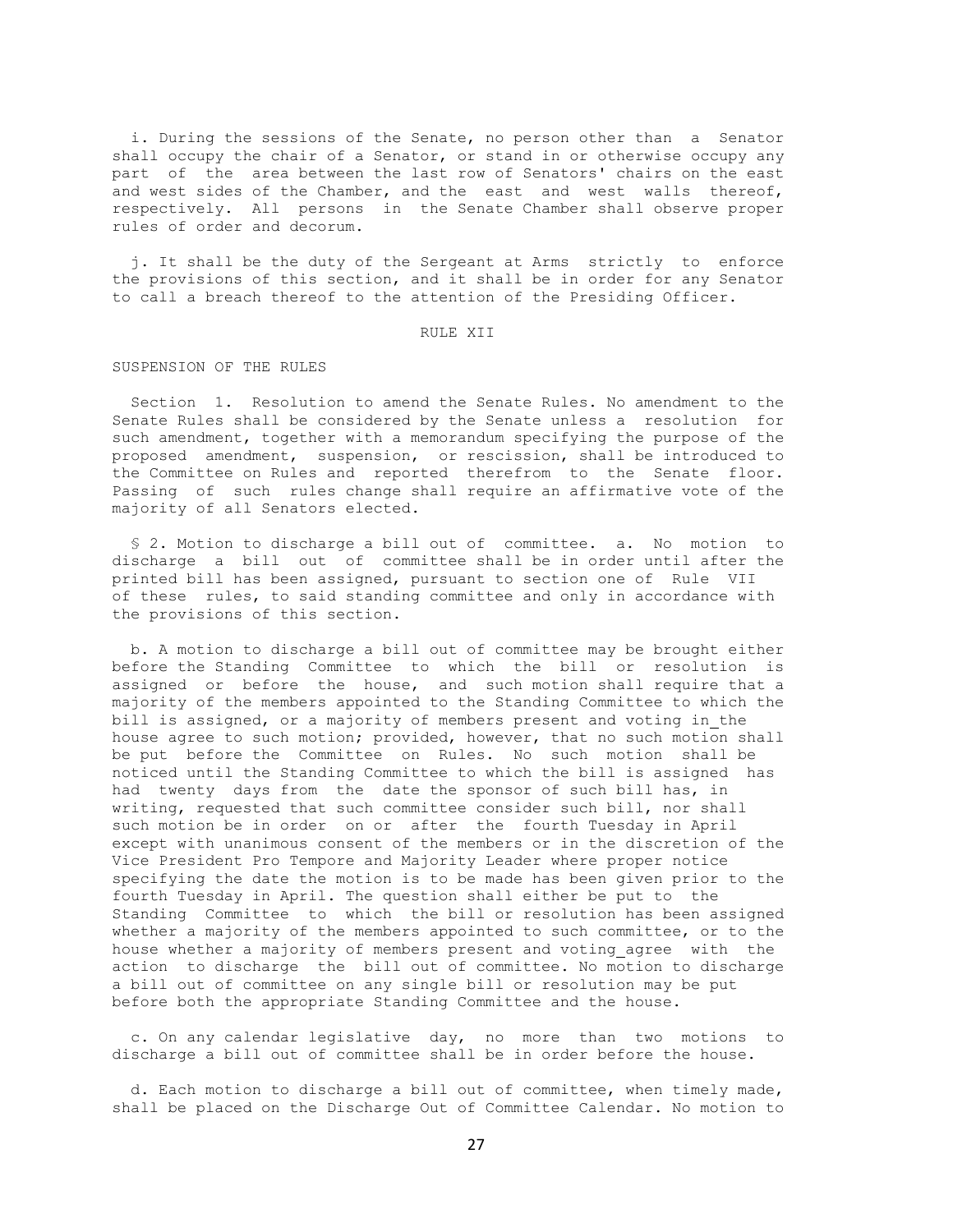discharge a bill or resolution out of committee may be considered by the house until such motion has been on such calendar for a period of five calendar legislative days.

 e. Nothing in this rule shall limit the provisions of Rules VI, VIII and X.

§ 3. Motion for Consideration. a. No motion for consideration shall be in order until such printed bill has been on the third reading calendar for a period of ten days, no motion for consideration shall be in order prior to July 15, 2009.

b. A motion for consideration shall be brought before the house and such motion shall require the a majority of members present and voting agree to such motion. The question shall be put to the house whether a majority of members present and voting agree to such motion. Upon a successful motion for consideration the bill which is the subject of the motion shall be placed upon the next session day's active list. During the last four calendar session days a bill which is the subject of a successful motion for consideration shall be considered for final passage immediately after the motion for consideration calendar is completed.

c. Each motion for consideration, when timely made, shall be placed on a Motion for Consideration Calendar. No motion for consideration may be considered by the house until such motion has been on such calendar for a period of one calendar legislative days.

d. Nothing in this rule shall limit the provisions of Rules VI, VIII and X.

e. In addition, a petition for consideration shall be available on and after July 15, 2009 to allow a majority of members elected to the senate to request a bill be considered. Upon the showing of a petition for consideration signed by a majority of members elected the bill which is the subject of the petition shall be placed upon the active list for the next session day. During the last four days of the session calendar, a bill which is the subject of a valid petition for consideration shall be considered for final passage immediately after the motion for consideration calendar is completed.

c. Each petition for consideration, when timely made, shall be placed on a Motion for Consideration Calendar. No petition for consideration may be considered by the house until such petition has been on such calendar for a period of one calendar legislative day.

### RULE XIII

## ADJOURNMENT

 Section 1. The Senate shall not adjourn for more than two days without the consent of the Assembly.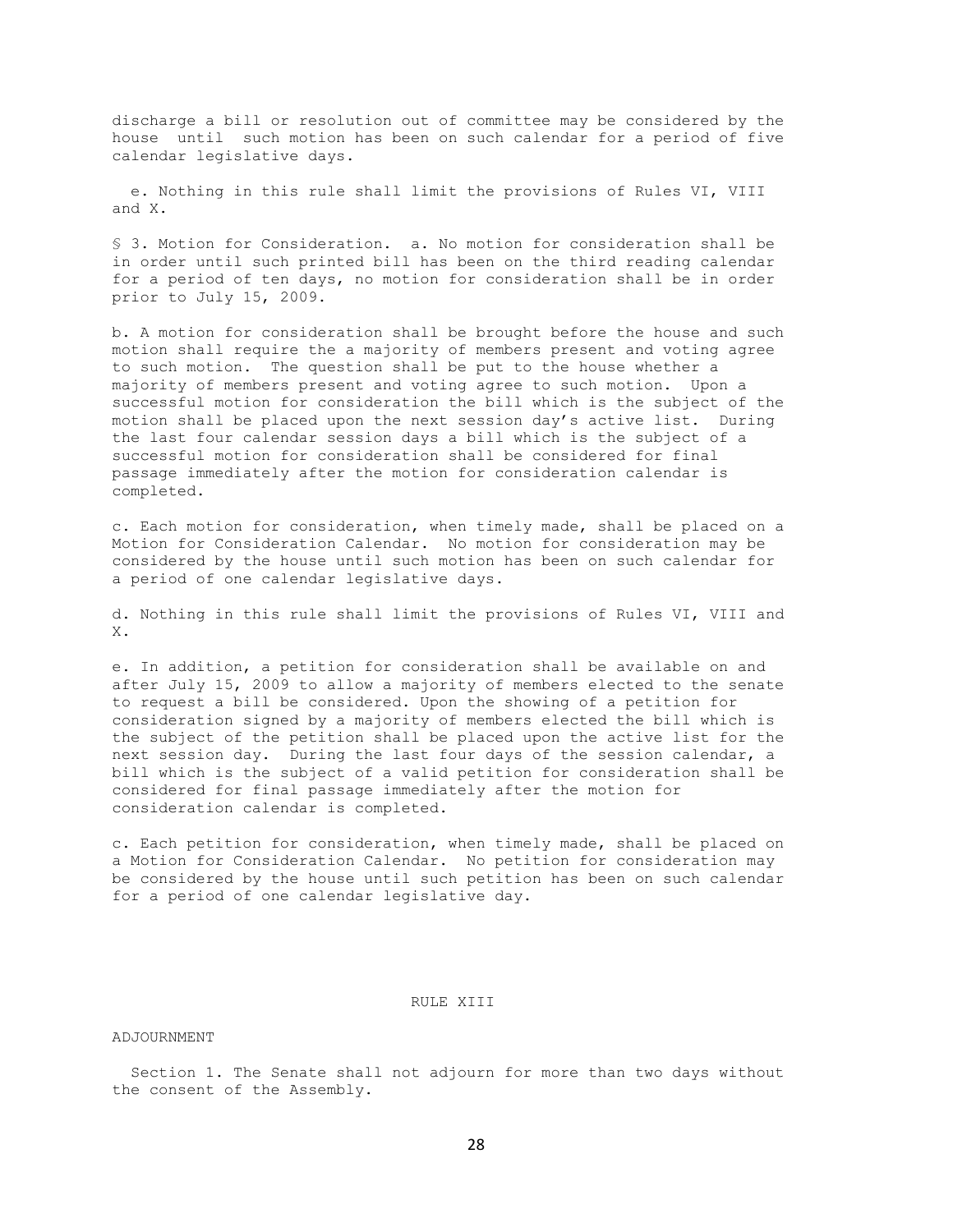#### RULE XIV

GUIDELINES FOR A SYSTEM OF INTERNAL CONTROLS

 Section 1. Pursuant to Article 6 of the Legislative Law as enacted by the New York state governmental accountability, audit and internal control act of 1987, the following guidelines for a System of Internal Control are hereby established:

 a. all financial transactions shall be executed in accordance with the general or specific authorization of the Temporary President and the Vice President Pro Tempore and Majority Leader;

 b. all financial transactions shall be recorded in conformity with generally accepted accounting principles or other applicable criteria and to maintain accountability for assets;

 c. access to assets shall be permitted only in accordance with the authorization of the Temporary President and the Vice President Pro Tempore and Majority Leader;

 d. the recorded accountability for assets shall be compared with the existing assets at reasonable intervals and appropriate action shall be taken with respect to any differences; and

 e. the system of internal controls shall provide reasonable assurance that the foregoing are accomplished.

 § 2. Expenditure reporting. The Temporary President shall establish a system of expenditure reporting whereby expenditures of the Senate shall be reported by such categories as he or she shall determine. Reports of expenditures by such system shall be published in a form to be prescribed by the Temporary President.

# RULE XV

### FREEDOM OF INFORMATION

 Section 1. a. All Senate bills and introduction memorandums, standing committee records including votes, attendance, minutes and written reports, Senate debate records, voting records, Senate Journal records, personnel payroll records, session attendance records, communication from the Governor and public petitions shall be available for public inspection and copying in accordance with the provisions of Article 6 of the Public Officers Law, "the freedom of information law".

 b. It shall be the duty of the Temporary President to publish rules and regulations regarding public inspection and copying of Senate records. Such rules and regulations shall pertain to the times and places such records are available, the persons from whom such records may be obtained, the fees for copies of such records and the procedures to be followed.

#### RULE XVI

TELEVISING SENATE SESSION